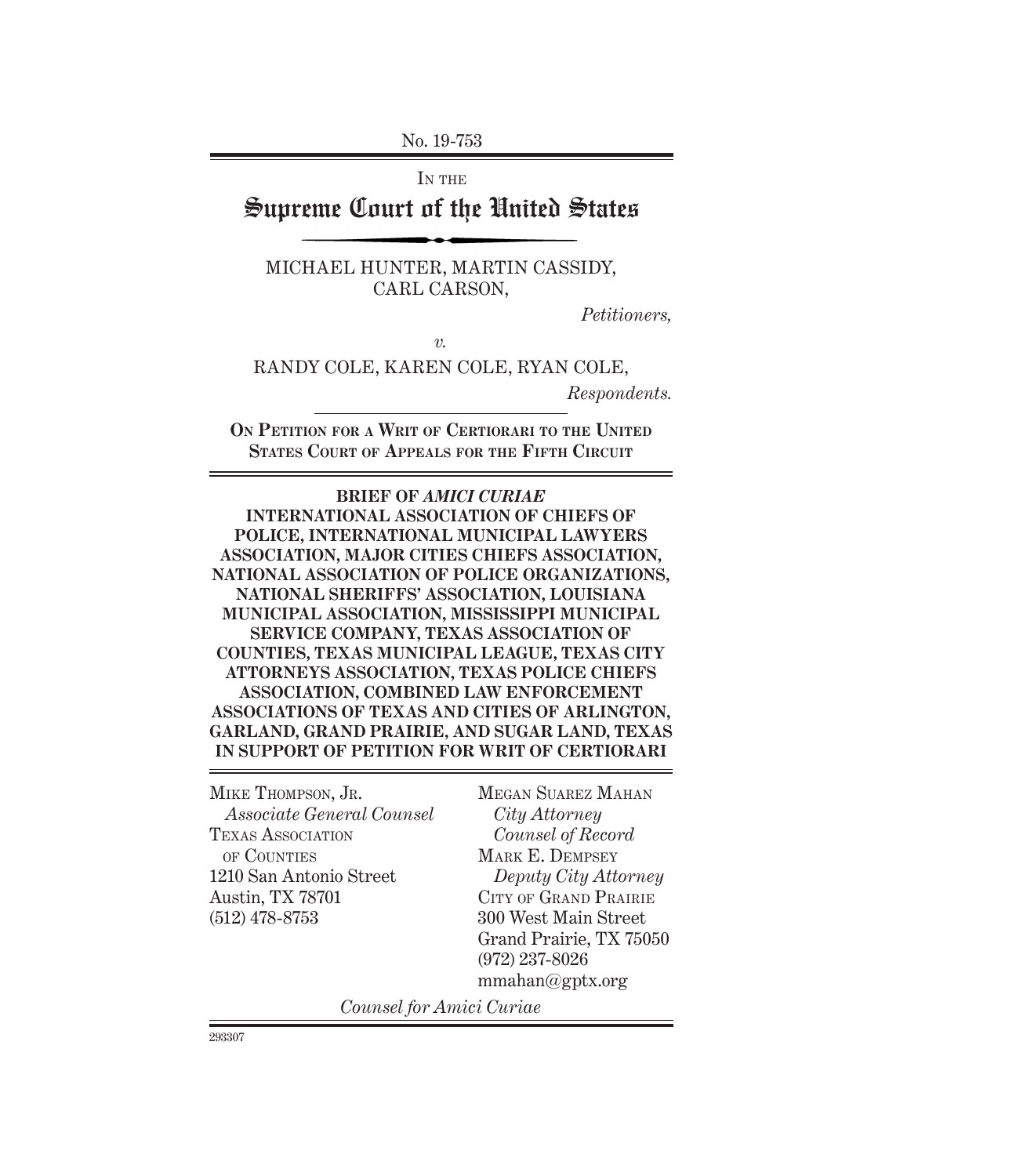### **TABLE OF CONTENTS**

| Page                                                                                                                                         |  |
|----------------------------------------------------------------------------------------------------------------------------------------------|--|
| TABLE OF CONTENTS                                                                                                                            |  |
| TABLE OF CITED AUTHORITIES iii                                                                                                               |  |
| INTEREST OF AMICI CURIAE 1                                                                                                                   |  |
|                                                                                                                                              |  |
|                                                                                                                                              |  |
| I.<br>An Analysis of the Perceptions of an Objectively<br>Reasonable Officer Supports a Reversal 7                                           |  |
| A Recent Shooting Illustrates that<br>А.<br>Respondent's Actions Reasonably<br>Indicated that He Posed a Threat of<br>Serious Bodily Injury9 |  |
| A Reasonable Officer Would Have<br>B.<br>Likely Identified Cole as a Potential<br>Active Shooter10                                           |  |
| $C_{\cdot}$<br>A Reasonable Officer Would Be<br>Cognizant of the Unpredictable Danger<br>to Law Enforcement15                                |  |
| An Erosion of Qualified Immunity Has<br>Н.<br>Societal Consequences 17                                                                       |  |

*i*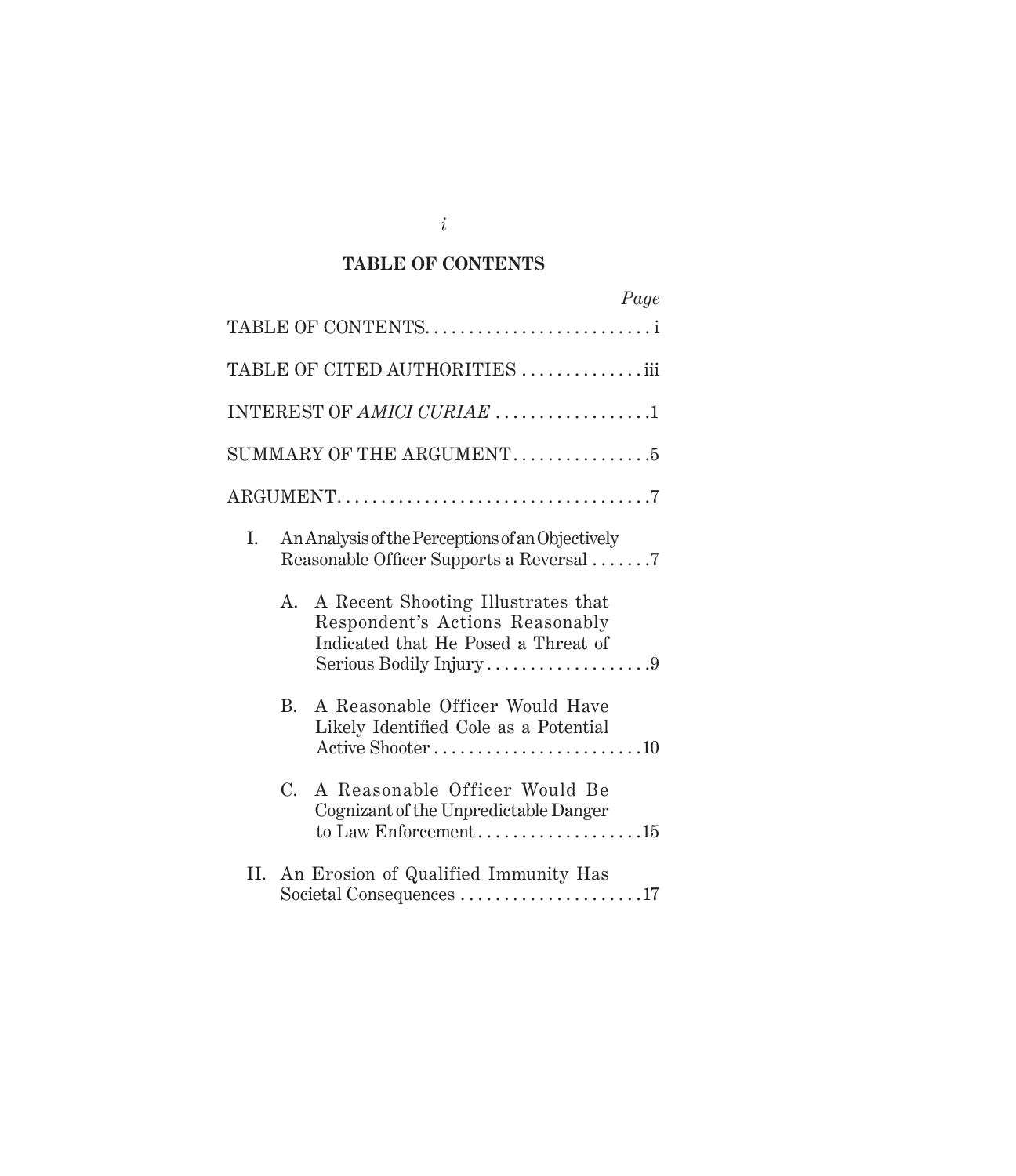# *Table of Contents*

*Page*

| A. An Erosion of Immunity Could    |  |
|------------------------------------|--|
| Cause a Chilling Effect on the Law |  |
| Enforcement Workforce19            |  |
|                                    |  |

*ii*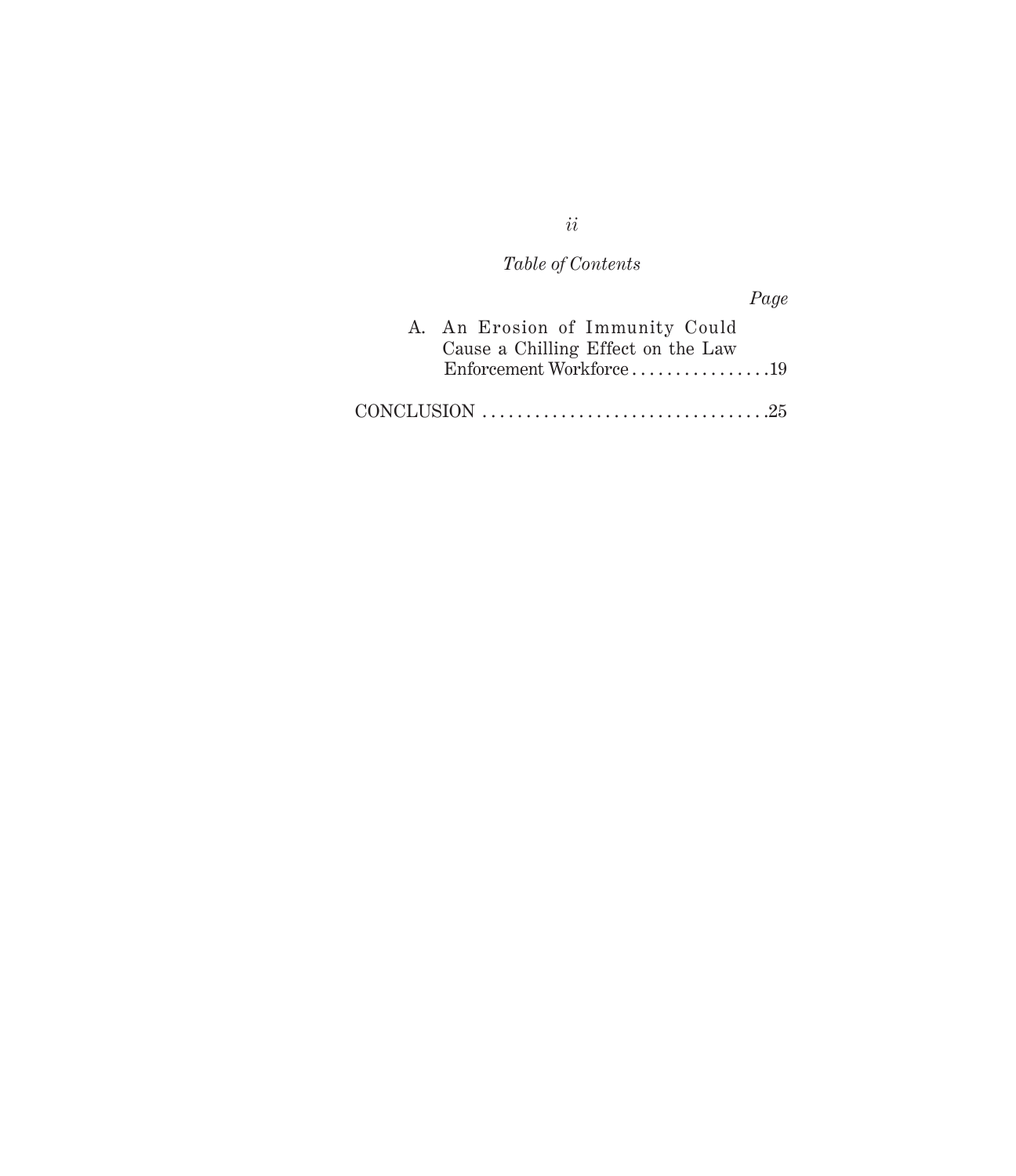## **TABLE OF CITED AUTHORITIES**

*iii*

## **CASES**

| Anderson v. Creighton,                                                                 |
|----------------------------------------------------------------------------------------|
| Ashcroft v. al-Kidd,                                                                   |
| <i>Brinegar v. United States,</i>                                                      |
| Carroll v. Carman,                                                                     |
| City & County of San Francisco v. Sheehan,                                             |
| City of Escondido v. Emmons,                                                           |
| City of Los Angeles v. Heller,                                                         |
| Crawford-El v. Britton,                                                                |
| District of Columbia v. Wesby,                                                         |
| Harlow v. Fitzgerald,<br>457 U.S. 800 (1982). $\ldots$ . $\ldots$ . $8-9$ , 22, 23, 24 |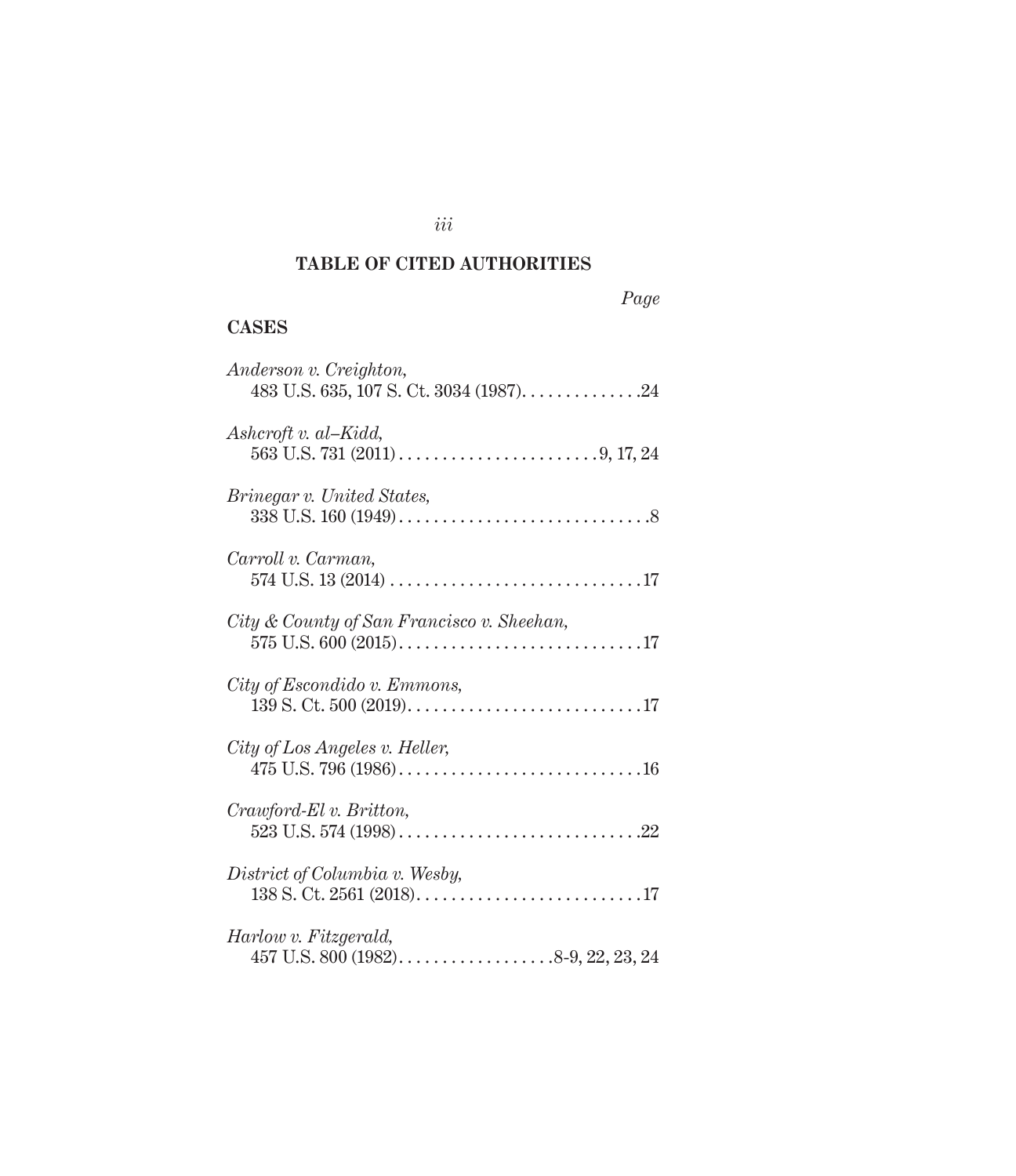| Page                                                           |
|----------------------------------------------------------------|
| Harris v. Pittman,<br>927 F.3d 266 (4th Cir. 2019). 18, 21, 22 |
| Kimble v. Marvel Entertainment, LLC,                           |
| Kisela v. Hughes,                                              |
| Malley v. Briggs,                                              |
| Messerschmidt v. Millender,                                    |
| Mullenix v. Luna,                                              |
| Ontiveros v. City of Rosenberg,                                |
| Pearson v. Callahan,                                           |
| Plumhoff v. Rickard,                                           |
| Reichle v. Howards,                                            |
| Roberts v. Louisiana,                                          |

# *iv*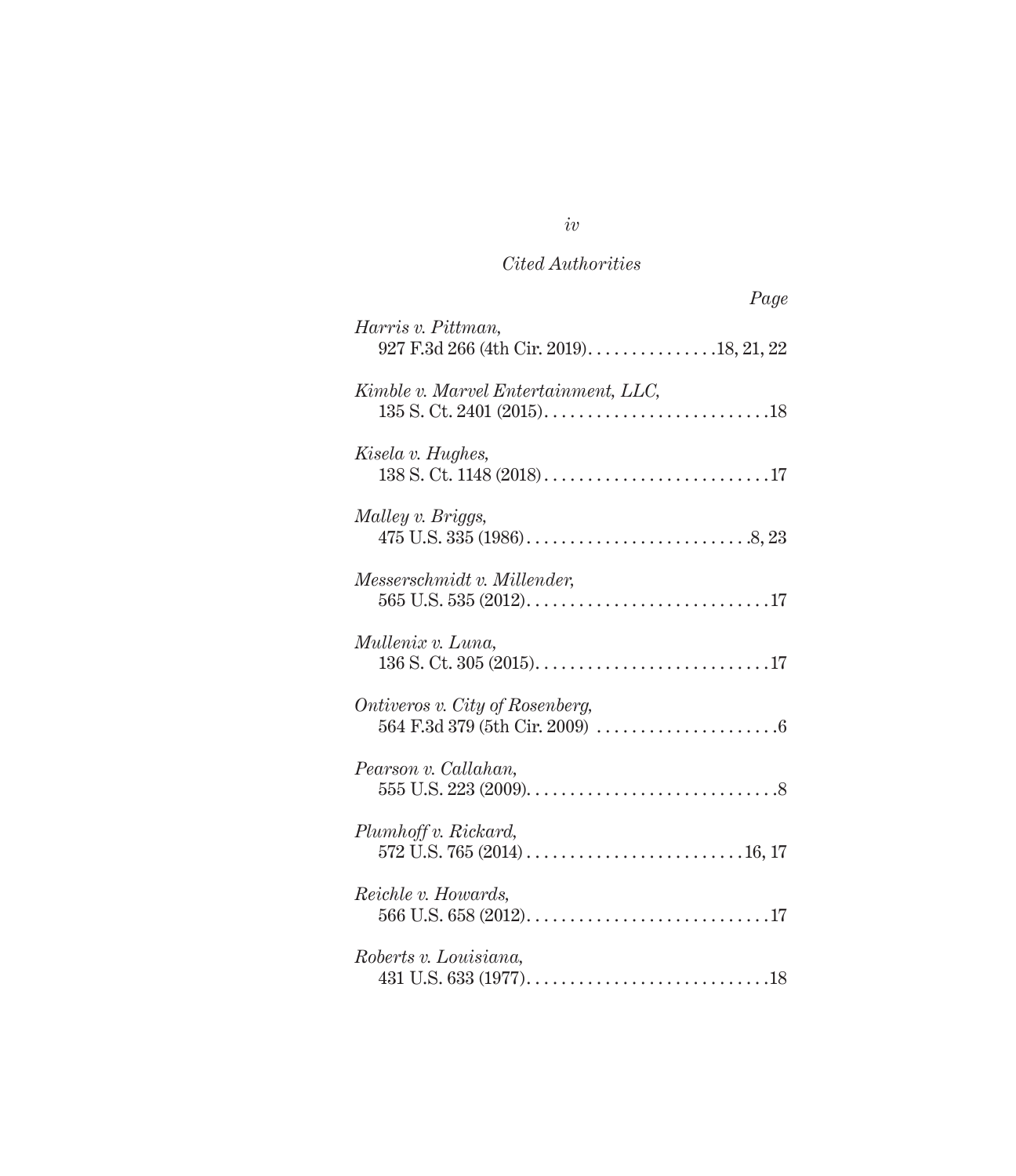|                                   | Page |
|-----------------------------------|------|
| Ryburn v. Huff,                   |      |
| Salazar-Limon v. City of Houston, |      |
| Scott v. Harris,                  |      |
| Stanton v. Sims,                  |      |
| Taylor v. Barkes,                 |      |
| Tennessee v. Garner,              |      |
| Terry v. Ohio,                    |      |
| White v. Pauly,                   |      |
| Winzer v. Kaufman Cty.,           |      |
| Wood v. Moss,                     |      |

*v*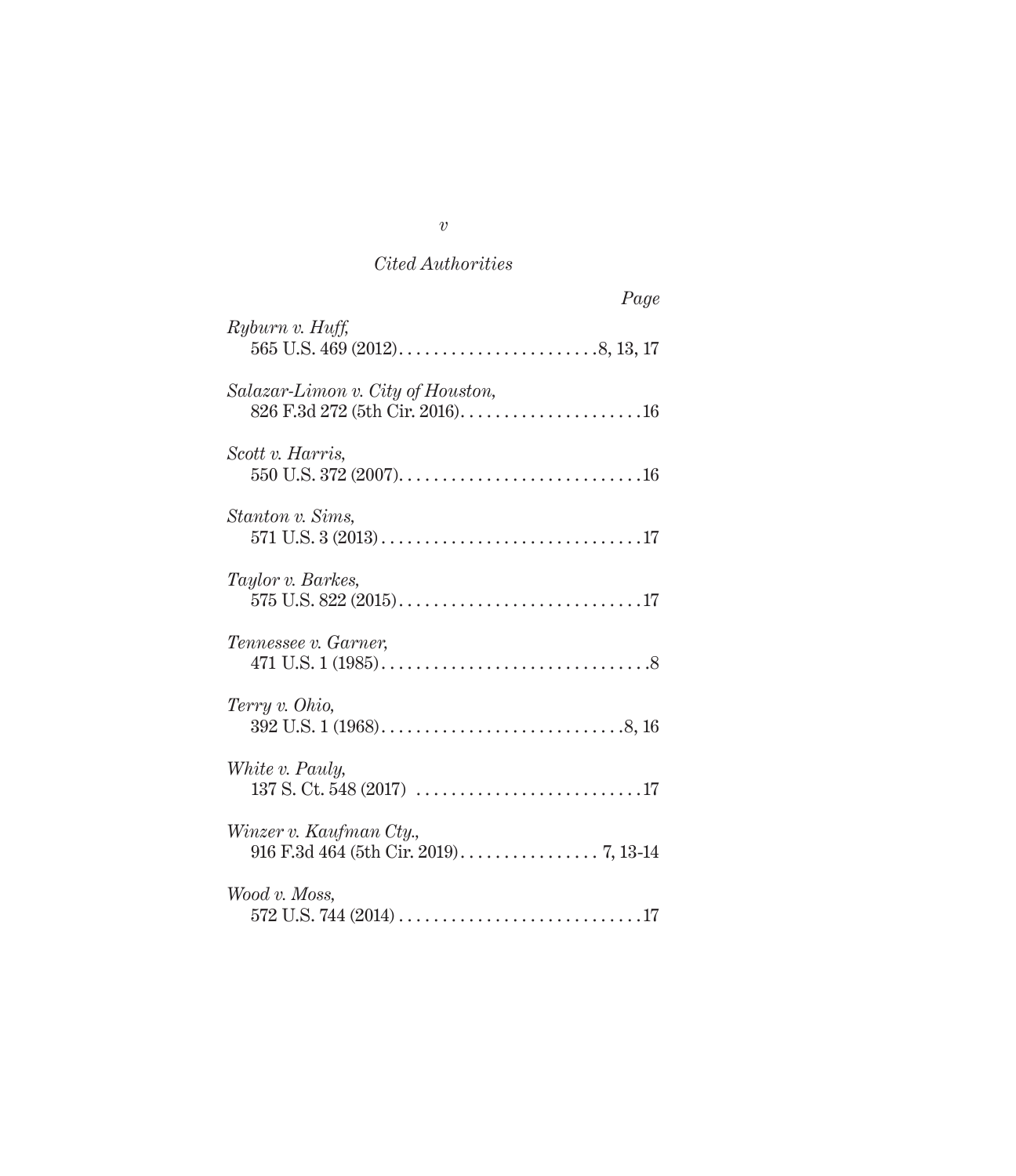*Page*

## **STATUTES**

| Federal Courts Improvement Act, 110 Stat. 384718 |  |
|--------------------------------------------------|--|

### **OTHER AUTHORITIES**

| Brian Reaves, State and Local Law Enforcement<br>Training Academies, 2013, U.S. Department of<br>Justice, The Bureau of Justice Statistics (July 2016),<br>https://www.bjs.gov/content/pub/pdf/slleta13.pdf21 |
|---------------------------------------------------------------------------------------------------------------------------------------------------------------------------------------------------------------|
| Erwin Chemerinsky, How the Supreme Court<br>Protects Bad Cops, N.Y. TIMES (Aug. 27, 2014),<br>$http://nyti.ms/1ASeUKc \ldots \ldots \ldots \ldots \ldots \ldots 17$                                           |
| Federal Bureau of Investigation, Active Shooter<br>Study: Quick Reference Guide (2014), https://<br>www.fbi.gov/file-repository/as-study-quick-<br>reference-guide-updated1.pdf/view10, 11                    |
| Federal Bureau of Investigation, Law Enforcement<br>Officers Killed and Assaulted, 2009-<br>2018, U.S. Department of Justice, https://<br>ucr.fbi.gov/leoka/2018/tables/table-1.xls $\dots\dots\dots 15$      |
| Federal Bureau of Investigation, Law<br>Enforcement Officers Killed and Assaulted,<br>U.S. Department of Justice, https://www.fbi.<br>$gov/$ services/cjis/ucr/publications16                                 |

*vi*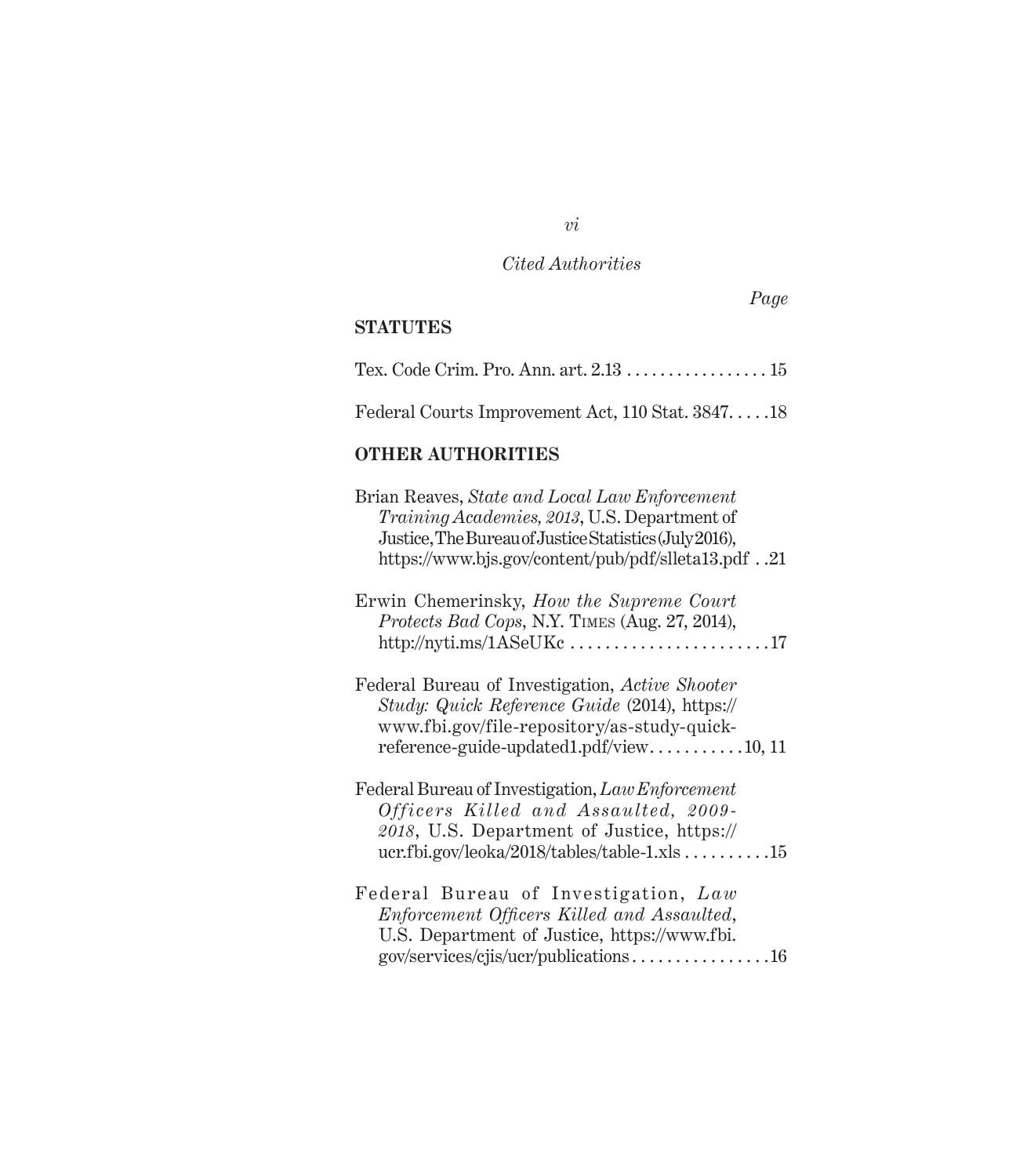| Page                                                                                                                                                                                                                                                                                                                                                                                               |
|----------------------------------------------------------------------------------------------------------------------------------------------------------------------------------------------------------------------------------------------------------------------------------------------------------------------------------------------------------------------------------------------------|
| Jeremy Wilson, Police Recruitment and Retention<br>for the New Millennium: the State of Knowledge,<br>RAND Center on Quality Policing (2010),<br>https://www.rand.org/content/dam/rand/<br>pubs/monographs/2010/RAND MG959.pdf20, 23                                                                                                                                                               |
| Kevin Gilmartin, <i>Emotional Survival For Law</i><br>$Enforcement (2002) \ldots$ .<br>$\ldots$ . 22                                                                                                                                                                                                                                                                                               |
| Mark Berman, Former Broward sheriff's deputy<br>who did not confront Parkland shooter arrested,<br><i>charged with neglect</i> , THE WASHINGTON POST<br>(June 4, 2018), https://www.washingtonpost.com/<br>national/former-broward-sheriffs-deputy-who-<br>did-not-confront-parkland-shooter-arrested-<br>charged-with-neglect/2019/06/04/3ef5564c-<br>86fd-11e9-98c1-e945ae5db8fb_story.html15,15 |
| National Threat Assessment Center, Protecting<br>America's Schools: A U.S. Secret Service<br>Analysis of Targeted School Violence, U.S. Secret<br>Service, Department of Homeland Security<br>(November 2019), https://www.secretservice.<br>gov/data/protection/ntac/Protecting<br>Americas_Schools.pdf12                                                                                         |
| Police Executive Research Forum, The Police<br>Response to Active Shooter Incidents<br>(March 2014), https://www.policeforum.org/<br>assets/docs/Critical Issues Series/the%20<br>police%20response%20to%20active%20                                                                                                                                                                               |

 $\mathrm{shooter}\%20$ incidents $\%202014.\mathrm{pdf}\,\ldots\ldots\ldots\ldots\ldots11$ 

*vii*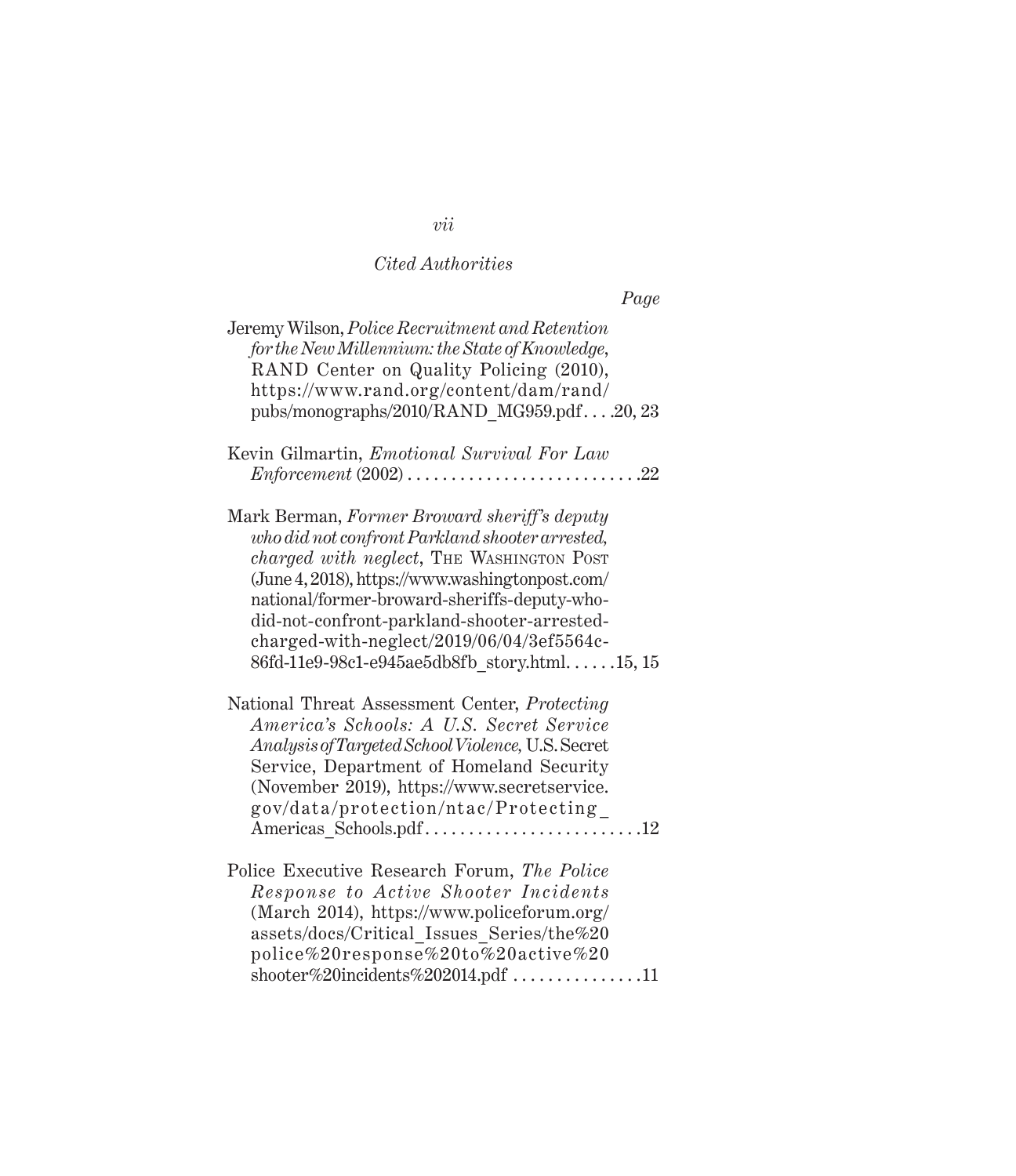# *viii*

## *Cited Authorities*

| Page                                                                                                                                                                                                                                                 |
|------------------------------------------------------------------------------------------------------------------------------------------------------------------------------------------------------------------------------------------------------|
| Police Executive Research Forum, The Workforce<br>Crisis, and What Police Agencies Are Doing<br><i>About It</i> (September 2019), https://www.<br>$policeforum.org/assets/WorkforceCrisis.pdf$ 19                                                    |
| Shelley Hyland, Full-Time Employees in Law<br>Enforcement Agencies, 1997-2016, U.S.<br>Department of Justice, Office of Justice Programs,<br>Bureau of Justice Statistics (2018), https://<br>www.bjs.gov/content/pub/pdf/ftelea9716.pdf $\dots$ .20 |
| Video captures wild Florida car chase and deadly<br>shootout, CBS News (April 13, 2019), https://<br>www.cbsnews.com/news/video-captures-<br>wild-florida-car-chase-and-shootout/ $\dots\dots\dots\dots9$                                            |
| William Baude, Is Qualified Immunity Unlawful?,<br>106 CALIF. L. REV. $45(2018)$ 17                                                                                                                                                                  |
| U.S. Const. Amend. IV . $\dots$ . $\dots$ . $\dots$ . $5, 7, 9, 14$                                                                                                                                                                                  |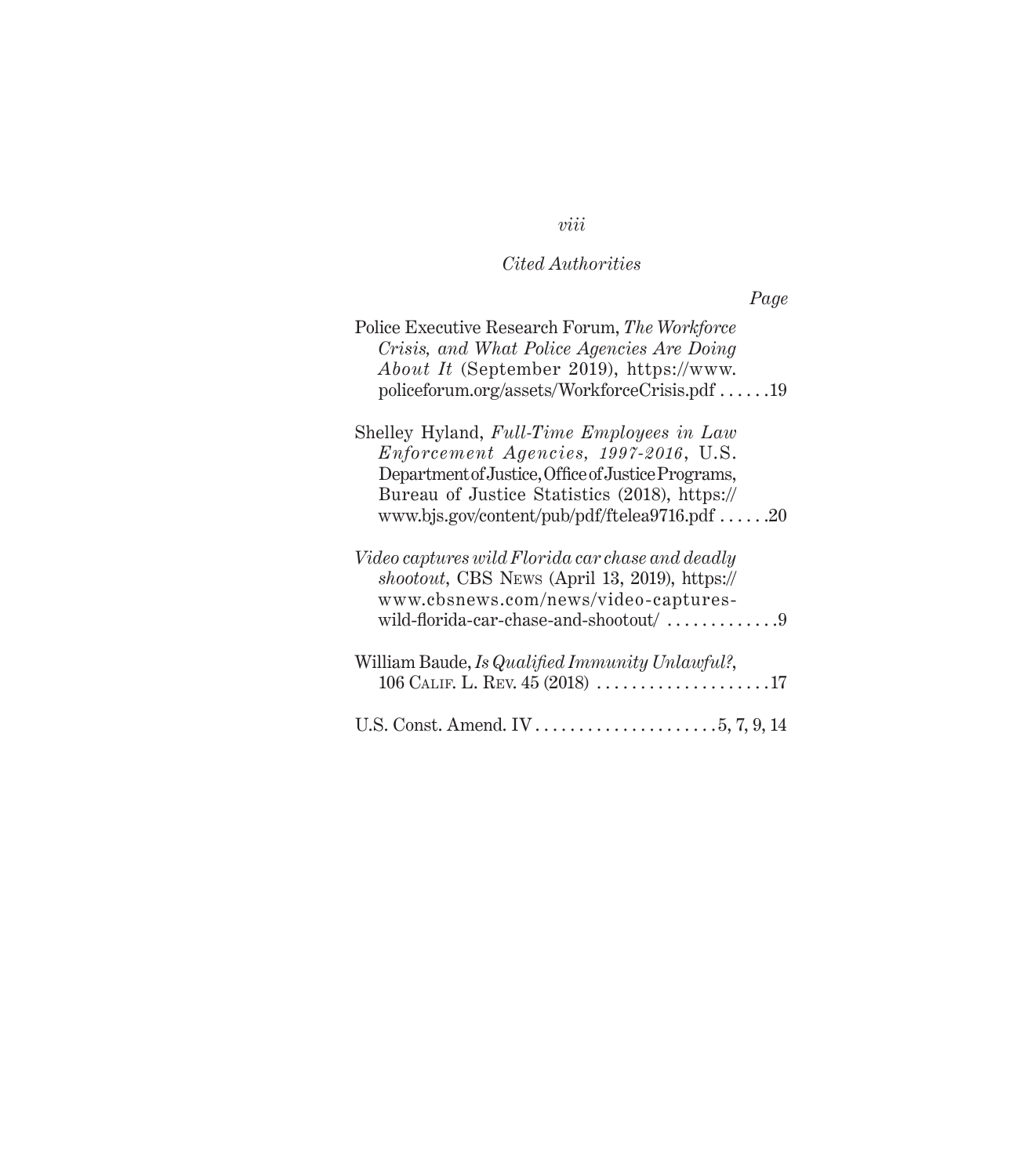#### **INTEREST OF** *AMICI CURIAE***<sup>1</sup>**

The International Association of Chiefs of Police (IACP) is the world's largest and most influential professional association for police leaders. With more than 30,000 members in over 160 countries, the IACP is a recognized leader in global policing, committed to advancing safer communities through thoughtful, progressive police leadership. Since 1893, the association has been serving communities worldwide by speaking out on behalf of law enforcement and advancing leadership and professionalism in policing worldwide. IACP represents the interests of law enforcement agencies at the state, local and federal levels. IACP members include law enforcement executives and officers who are charged with the responsibility of protecting citizens from crime.

The International Municipal Lawyers Association (IMLA) is a nonprofit, nonpartisan professional organization consisting of more than 3,000 members. IMLA's membership is comprised of local government entities, including cities, counties, state municipal leagues, and individual attorneys representing governmental interests. Since its establishment in 1935, IMLA has advocated for the rights and privileges of local governments.

<sup>1.</sup> No counsel for a party authored this brief in whole or in part, and no such counsel or party made a monetary contribution intended to fund the preparation or submission of this brief. No person other than amici curiae, their members, or their counsel made a monetary contribution to its preparation or submission. The parties have been given at least 10 days' notice of amici's intent to file, and have consented to the filing of this brief.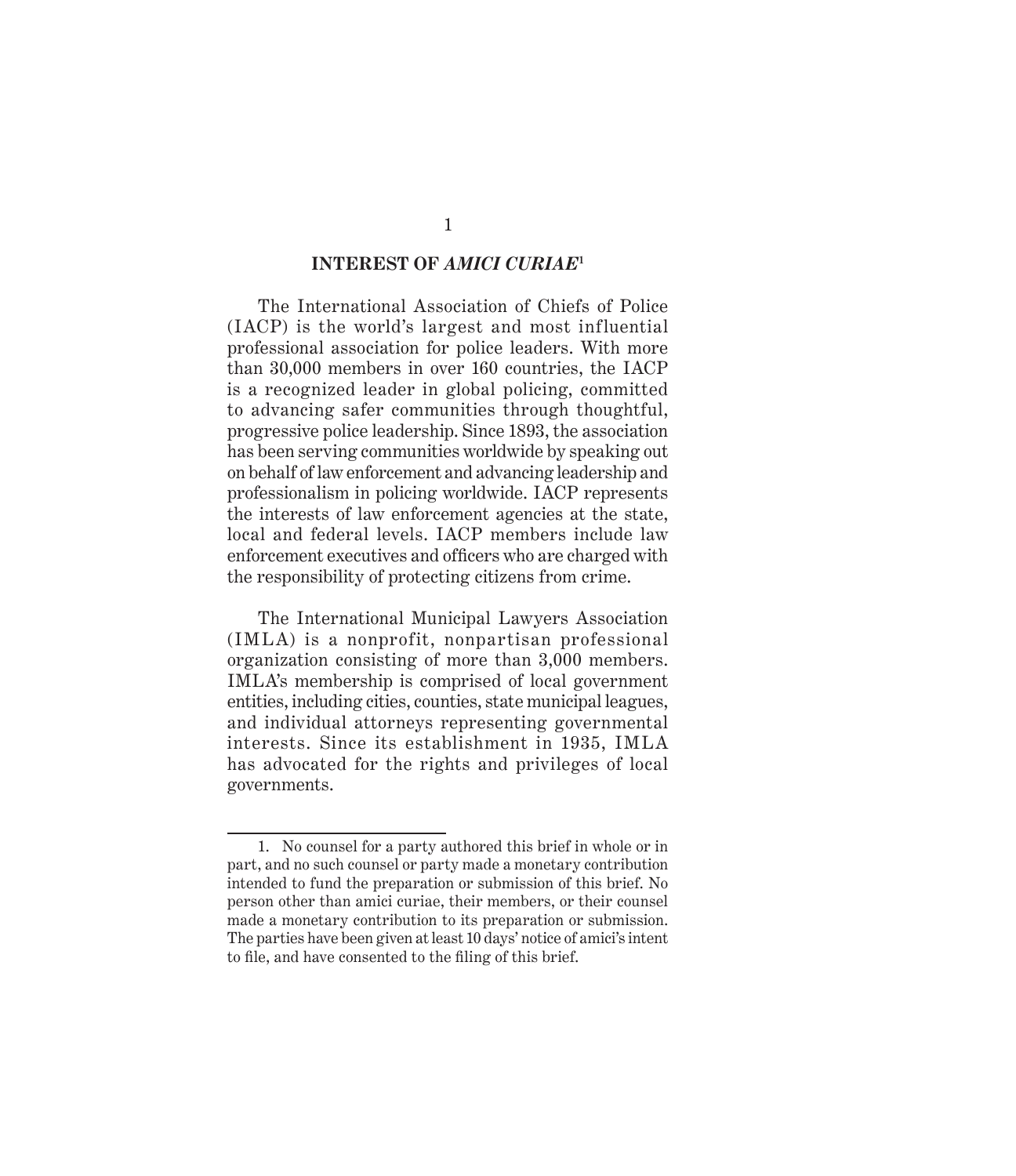2

The Major Cities Chiefs Association (MCCA) is a professional association of Chiefs and Sheriffs representing the largest cities in the United States and Canada. The MCCA provides a collaborative forum for the advancement of public safety through innovation, research, community outreach, leadership development and government engagement.

The National Association of Police Organizations (NAPO) is a nationwide alliance of organizations committed to advancing the interests of law enforcement officers. Since NAPO's founding in 1978, it has become the strongest unified voice supporting law enforcement in the United States. The organization represents over 1,000 police units and associations, over 241,000 sworn officers, and more than 50,000 citizens mutually dedicated to fair and effective law enforcement.

The National Sheriffs' Association (Association), a 26 U.S.C. § 501(c)(4) non-profit organization, was formed in 1940 to promote the fair and efficient administration of criminal justice throughout the United States and to promote, to protect, and to preserve our nation's Departments/Offices of Sheriff. The Association has more than 14,000 members and is a strong advocate for more than 3,000 individual sheriffs located throughout the United States. More than 99% of our Nation's Departments/Offices of Sheriff are directly elected by the people in their local counties, cities, or parishes. The Association promotes the public interest goals and policies of law enforcement in our Nation, and it participates in judicial processes (such as this case) where the vital interests of law enforcement and its members are at stake.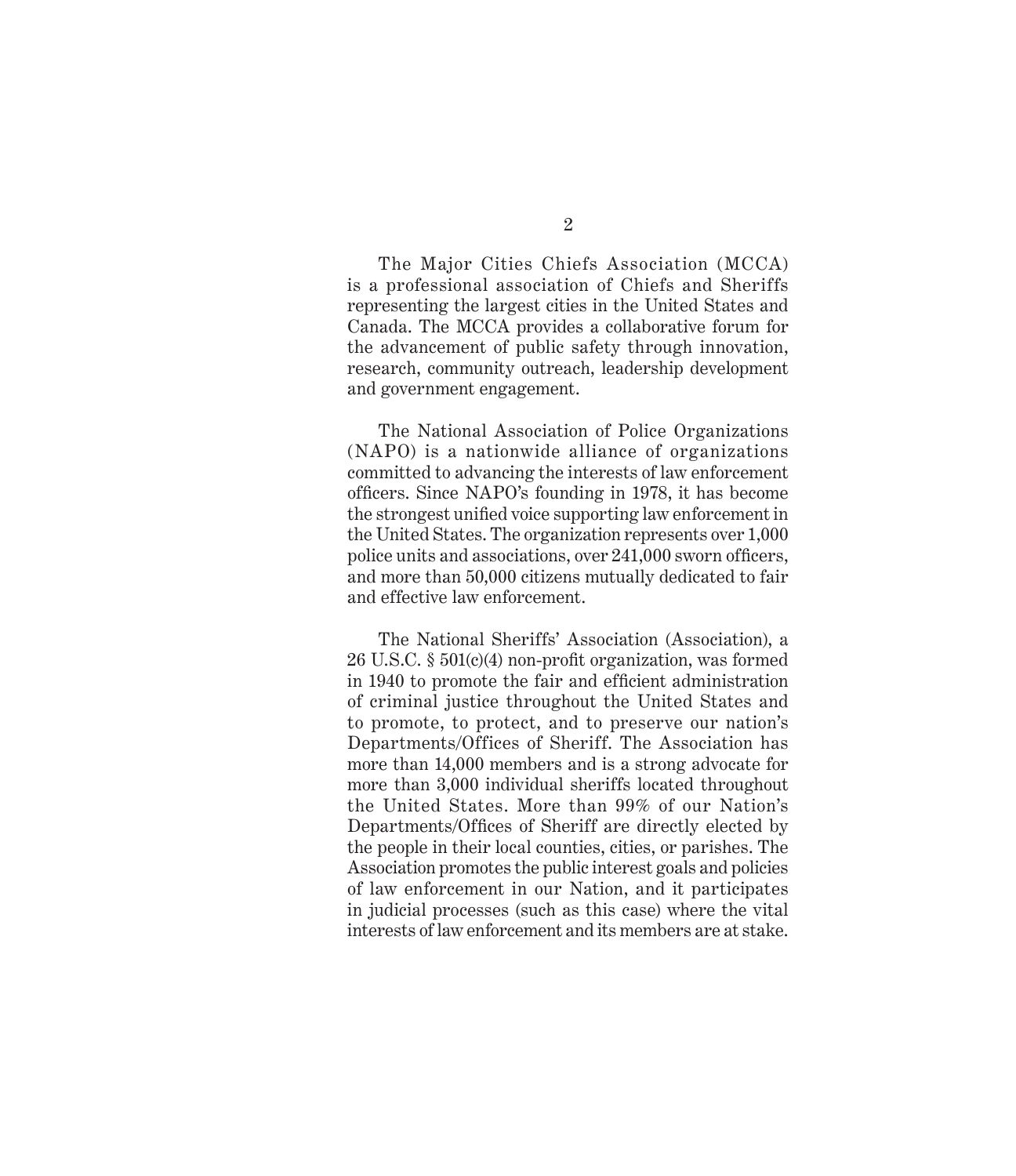3

The Louisiana Municipal Association (LMA) is an association of 305 governmental entities throughout Louisiana (303 cities, towns, and villages, and two parishes), formed in 1926 for protection and promotion of interests of its member entities and their citizens, to improve efficiency and effectiveness of government. Through its subsidiary Risk Management, Inc., the LMA provides inter-local risk management indemnity programs, including police liability.

The Mississippi Municipal Service Company (MMSC) is a non-profit company that administers the Mississippi Municipal Liability Plan (MMLP), which provides Mississippi municipalities with liability coverage, including public official and law enforcement coverage. The MMLP is funded through resources pooled together by its members in order to assure their protection and defense against municipal risks.

The Texas Association of Counties (TAC) is a Texas non-profit corporation with all 254 Texas counties as members. The following associations are represented on the TAC Board of Directors: County Judges and Commissioners Association of Texas; North and East Texas Judges and Commissioners Association; South Texas Judges and Commissioners Association; West Texas Judges and Commissioners Association; Texas District and County Attorneys Association; Sheriffs' Association of Texas; County and District Clerks' Association of Texas; Texas Association of Tax Assessor-Collectors; County Treasurers' Association of Texas; Justice of the Peace and Constables Association of Texas; and Texas Association of County Auditors.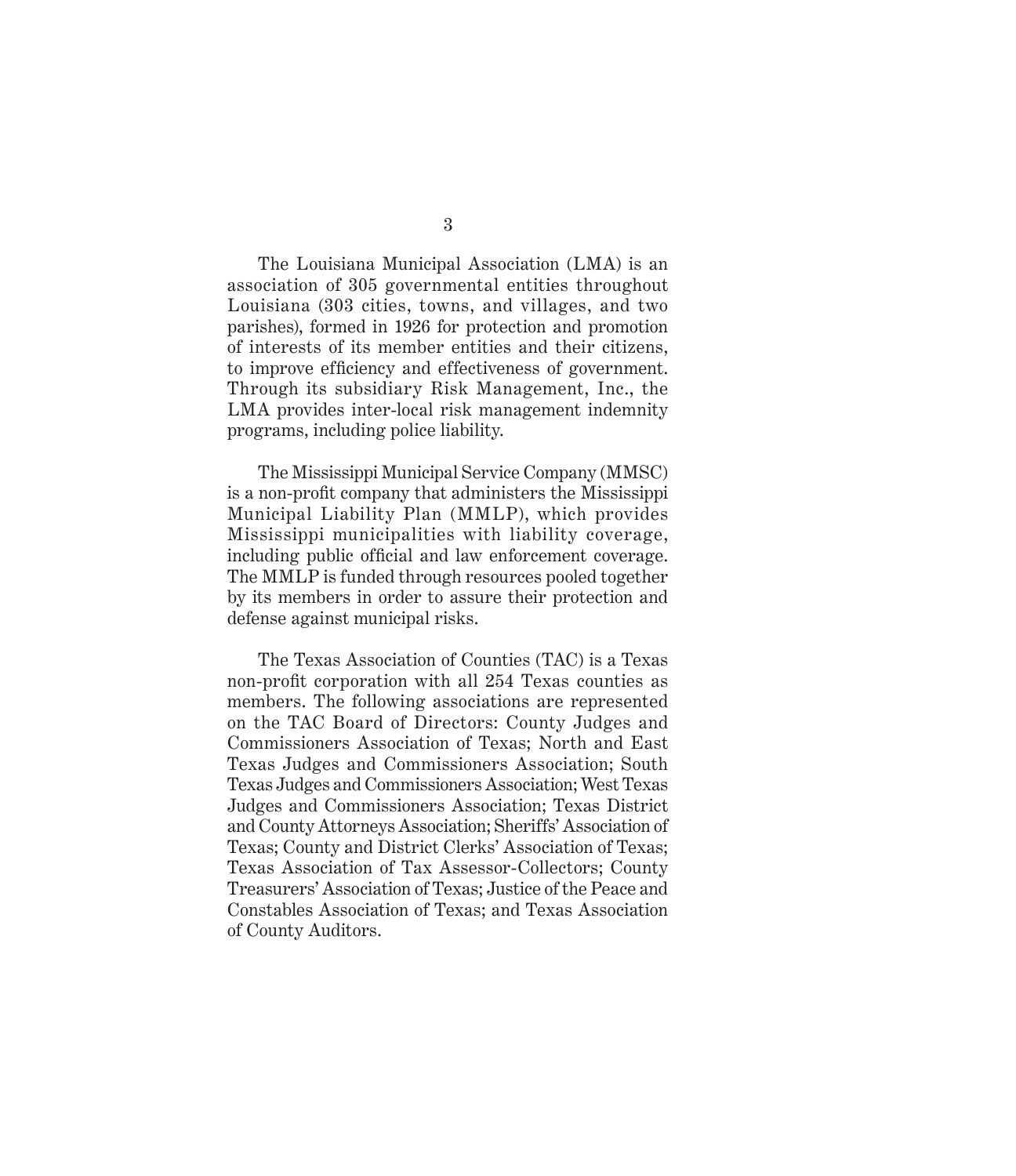The Texas Municipal League (TML) is a non-profit association of over 1,100 incorporated cities. TML provides legislative, legal, and educational services to its member cities. The Texas City Attorneys Association (TCAA), an affiliate of TML, is an organization of over 400 attorneys who represent Texas cities and city officials in the performance of their duties. TML and TCAA advocate for interests common to all Texas cities.

The Texas Police Chiefs Association (TPCA) was founded in 1958 to promote, encourage and advance the professional development of Chiefs of Police and senior police management personnel throughout the State of Texas. TPCA actively seeks to promote the professional practice of law enforcement administration, to represent the membership and the profession on issues of concern, and to encourage high ethical standards of conduct among law enforcement administrators through its code of ethics.

The Combined Law Enforcement Associations of Texas (CLEAT) is the largest labor organization representing the rights and interests of law enforcement in Texas. CLEAT's membership consists of more than 20,000 law enforcement professionals statewide. The organization provides legal, legislative, and collective bargaining services to its members and affiliated associations.

The cities of Arlington, Garland, Grand Prairie, and Sugar Land are home rule municipalities in Texas. Each operates a police department. When necessary, these cities defend their public officials, law enforcement included, against suits arising from the performance of their duties. Arlington, Garland, Grand Prairie, and Sugar Land have all had one or more police officers who were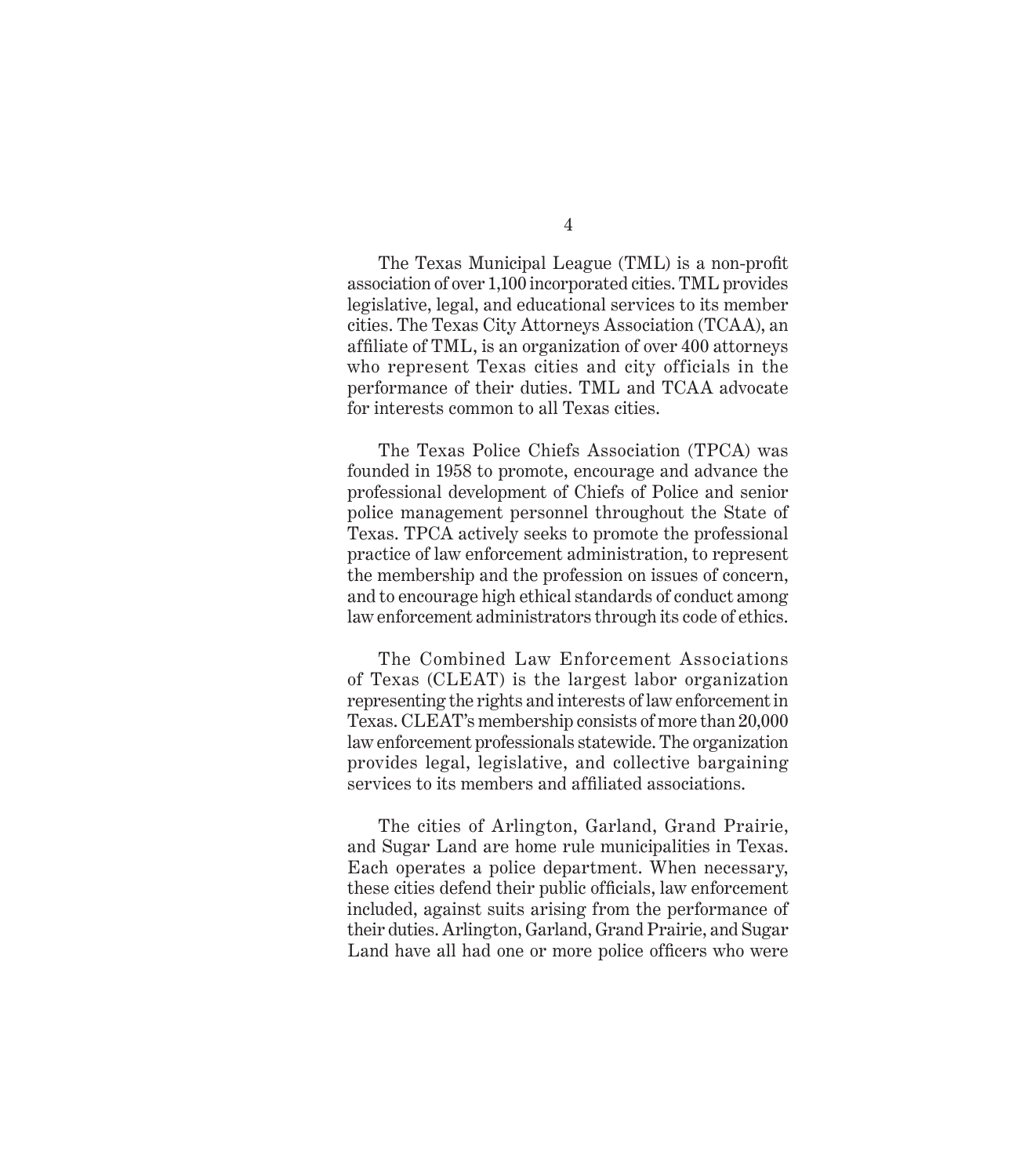shot and killed in the line of duty. Like all American cities, legal precedents on the use of force by police have a direct impact on the cities joining this brief.

*Amici* represent various levels of local government, including law enforcement agencies. *Amici* have an interest in ensuring that law enforcement officers have clear legal guidance regarding the scope of their constitutional authority in carrying out their duties – particularly in cases involving the use of deadly force – to enable officers to make reasonable and lawful decisions in protecting the public without fear of civil lawsuits. Although this Court's decisions have consistently emphasized the importance of qualified immunity, lower courts continue to improperly deny peace officers the protection of qualified immunity in cases alleging the unreasonable use of force. In this instance, the Fifth Circuit based their denials on a misapplication of qualified immunity principles. *Amici* have an interest in this Court reinforcing the rules that apply at summary judgment when determining claims of immunity from Fourth Amendment use of force claims, and *amici* respectfully urge the Court to grant certiorari in this case.

#### **SUMMARY OF ARGUMENT**

The police profession is dangerous, stressful, and often thankless. Every citizen encounter contains the possibility of an unanticipated violent confrontation, and there is no way to predict which encounter will end in violence. While most citizen contacts are benign, officers are forced to be on constant alert because they do not know when danger may present itself. Because the citizen is the one initiating the violence against a reasonable officer, and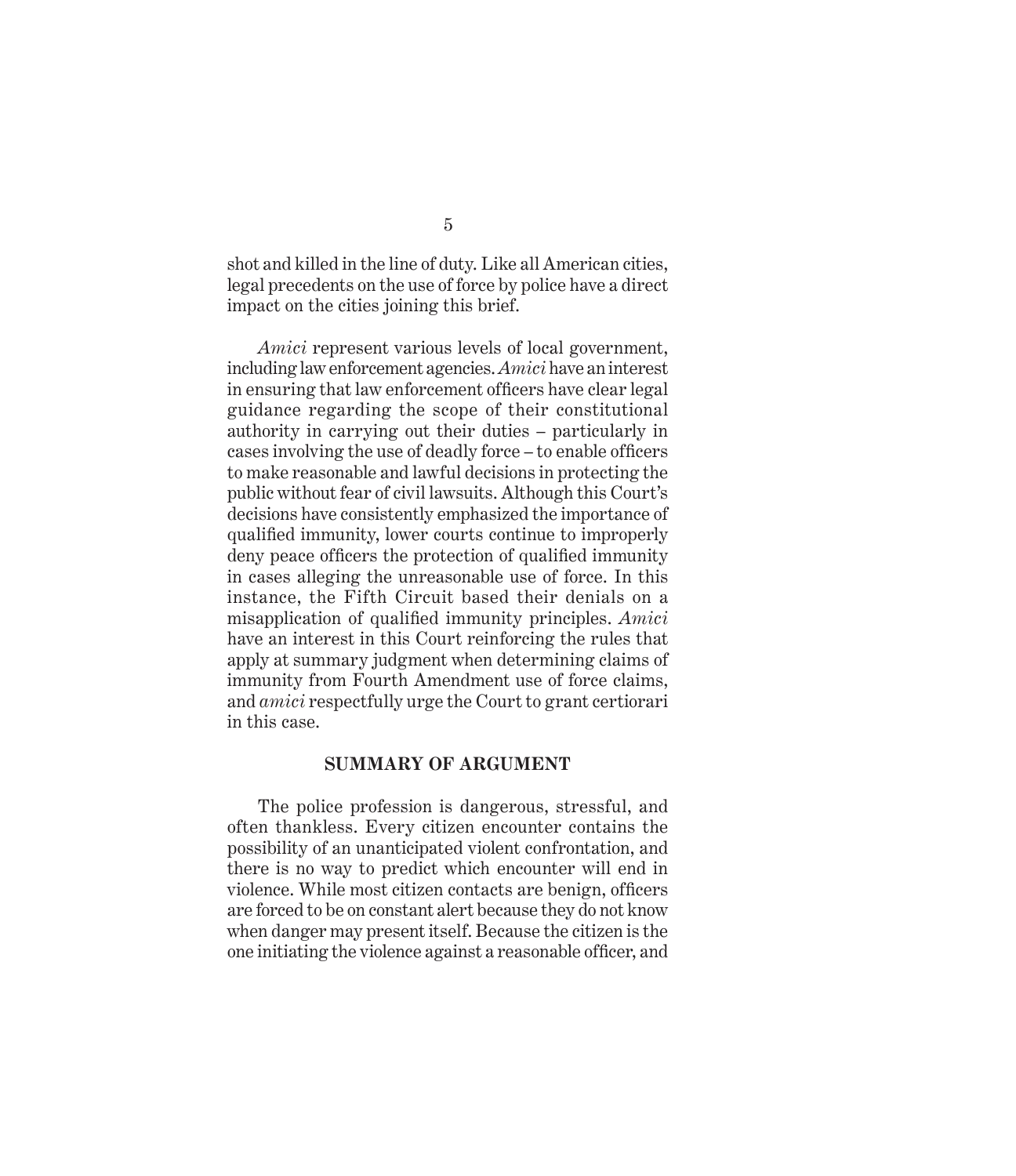"action beats reaction," police enter every encounter at a disadvantage. *Ontiveros v. City of Rosenberg*, 564 F.3d 379, 384 (5th Cir. 2009). The reasonable officer has to evaluate so many unknowns (e.g., Does the suspect have a gun or a phone in his/her pocket? Where are all the exits, in case the suspect runs? Is the suspect reaching for a knife or scratching his/her back?) while simultaneously mentally racing through the legal protocols and training – and the officer must do so within a matter of seconds before making a decision with potentially deadly consequences. If this Court is going to hold officers accountable for not following clearly established law, officers should likewise be able to depend on this Court to protect them when no clearly established law exists. Unfortunately, the Fifth Circuit has not provided Officers' Hunter, Cassidy, and Carson with such protection, in spite of the lack of clearly established law, and has provided a dangerously inconsistent precedent for the rest of the officers in this jurisdiction to follow:

Abandon hope, all ye who enter Texas, Louisiana, or Mississippi as peace officers with only a few seconds to react to dangerous confrontations with threatening and well-armed potential killers. In light of ruling, and the raw count of judges, there is little chance that, any time soon, the Fifth Circuit will confer the qualifiedimmunity protection that heretofore-settled Supreme Court and Fifth Circuit caselaw requires. Pet. App. 54a.

This deterioration of the qualified immunity protection could also have larger societal impacts. The Fifth Circuit dissents argue that the majority ruling "undoes the careful balance of interests embodied in our doctrine of qualified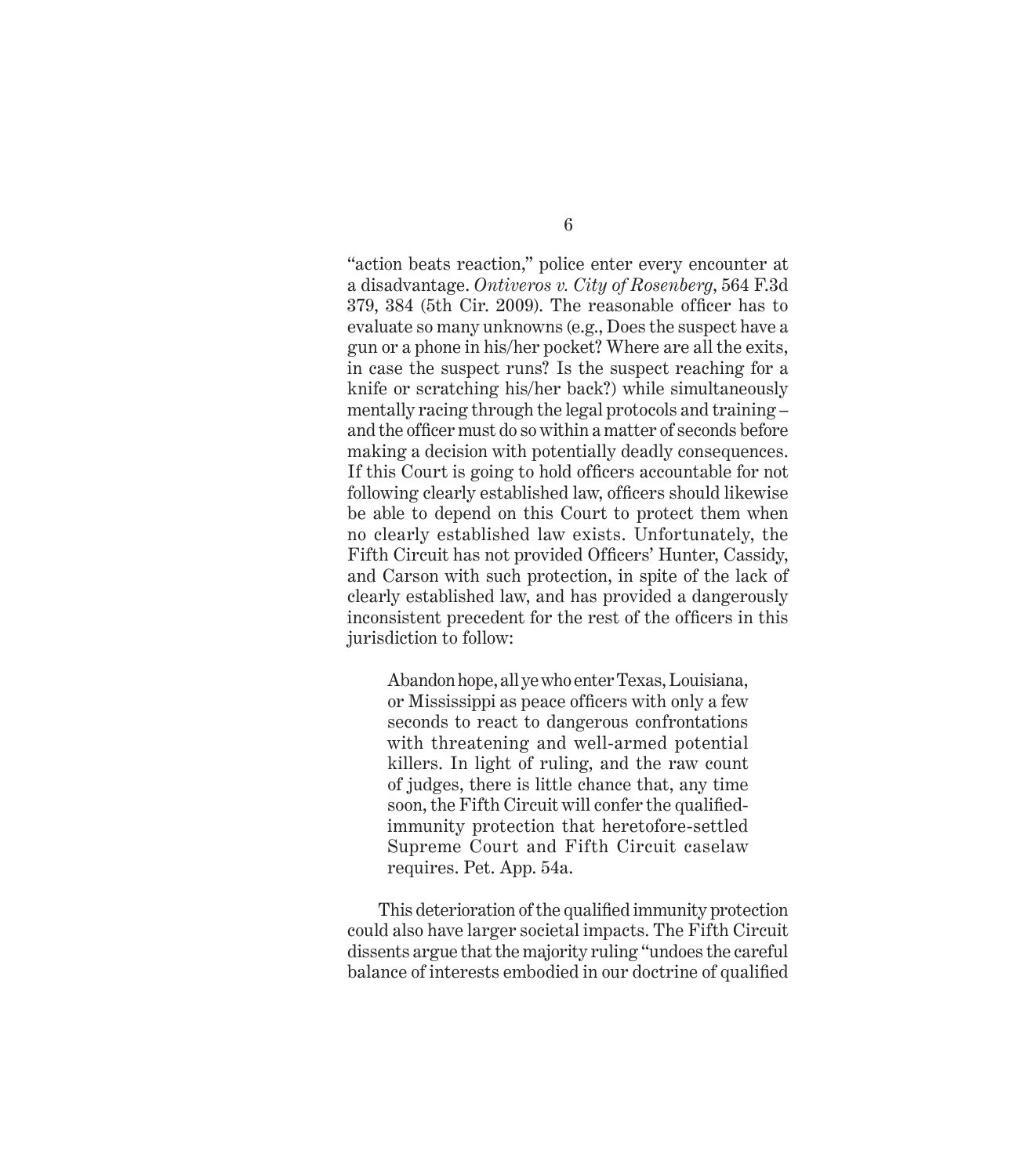immunity, stripping the officers' defenses without regard to the attendant social costs." Pet. App. 76a. In the current climate, it is already difficult to hire and retain quality officers. Qualified candidates will be even less likely to apply for police positions if they believe that there will be an increased exposure to personal liability for reasonable actions. Further, the likelihood of officers leaving the police force prior to retirement age is a present challenge to jurisdictions. It will become even more difficult to retain officers if they feel like the judicial system "undermines officers' ability to trust their judgment during those split seconds when they must decide whether to use lethal force." Pet. App. 80a (quoting *Winzer v. Kaufman Cty.,* 916 F.3d 464, 482 (5th Cir. 2019) (Clement, J., dissenting)). The time and money spent on officer training is an opportunity cost if those officers leave the workforce. Even a 1% increase nationally in police turnover resulting from diminished officer immunity protections would result in a national loss of \$406,580,000 of taxpayer dollars invested into peace officer training. Thus, the case presented is important both to the individual officers and to public safety for society as a whole.

This Fifth Circuit ruling represents a chink in the immunity armor afforded to law enforcement. *Amici* respectfully request that this Court grant certiorari and issue a reversal in this matter.

#### **ARGUMENT**

### **I. An Analysis of the Perceptions of an Objectively Reasonable Officer Supports a Reversal**

The first prong of Fourth Amendment excessive force analysis is an evaluation of whether "the officer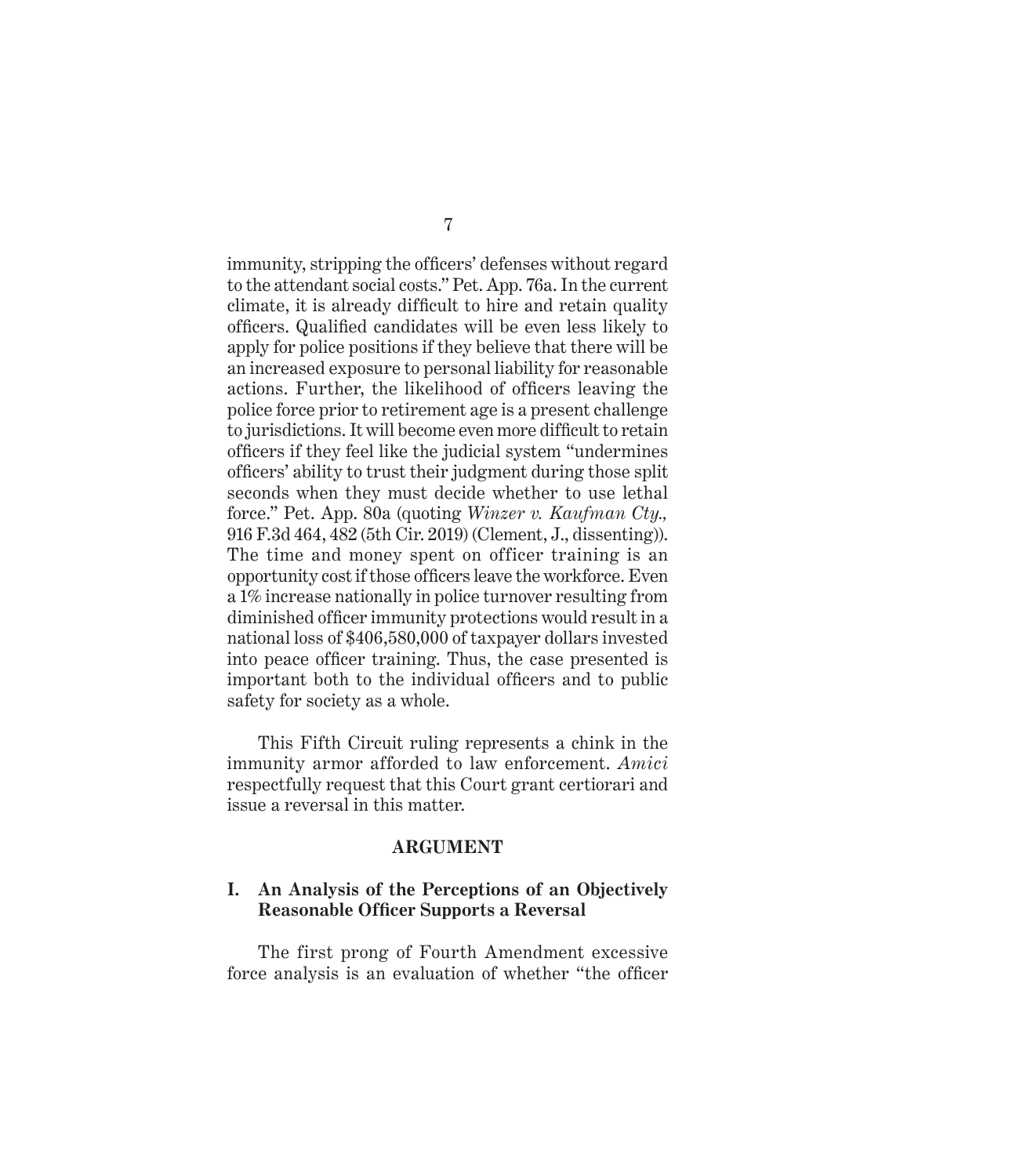has probable cause to believe that the suspect poses a threat of serious physical harm, either to the officer or others." *Tennessee v. Garner*, 471 U.S. 1, 11 (1985). This evaluation has an objective reasonableness component; in assessing "whether a reasonably prudent man in the circumstances would be warranted in the belief that his safety or that of others was in danger," courts can utilize "reasonable inferences which he [the officer] is entitled to draw from the facts." *Terry v. Ohio*, 392 U.S. 1, 27 (1968). This Court has recognized that probable cause is dealing "with probabilities," and that it is "not technical; they are the factual and practical considerations of everyday life on which reasonable and prudent men, not legal technicians, act." *Brinegar v. United States*, 338 U.S. 160, 175 (1949).

The reasonableness determination recognizes that the officer must "make a split-second decision in response to a rapidly unfolding chain of events." *Ryburn v. Huff*, 565 U.S. 469, 477 (2012). This Court gives considerable deference to the officer, such that "if officers of reasonable competence could disagree on this issue, immunity should be recognized." *Malley v. Briggs*, 475 U.S. 335, 341 (1986). The question is not a comparative analysis of whether another decision is more reasonable, but rather whether the officer's original decision, standing alone, is located within the constellation of reasonable decisions. *See* Pet. App. 34a, 40a.

The second prong of the Fourth Amendment excessive force analysis protects an official's conduct with immunity so long as it "'does not violate clearly established statutory or constitutional rights of which a reasonable person would have known.'" *Pearson v. Callahan,* 555 U.S. 223, 231 (2009) (quoting *Harlow v. Fitzgerald,* 457 U.S. 800,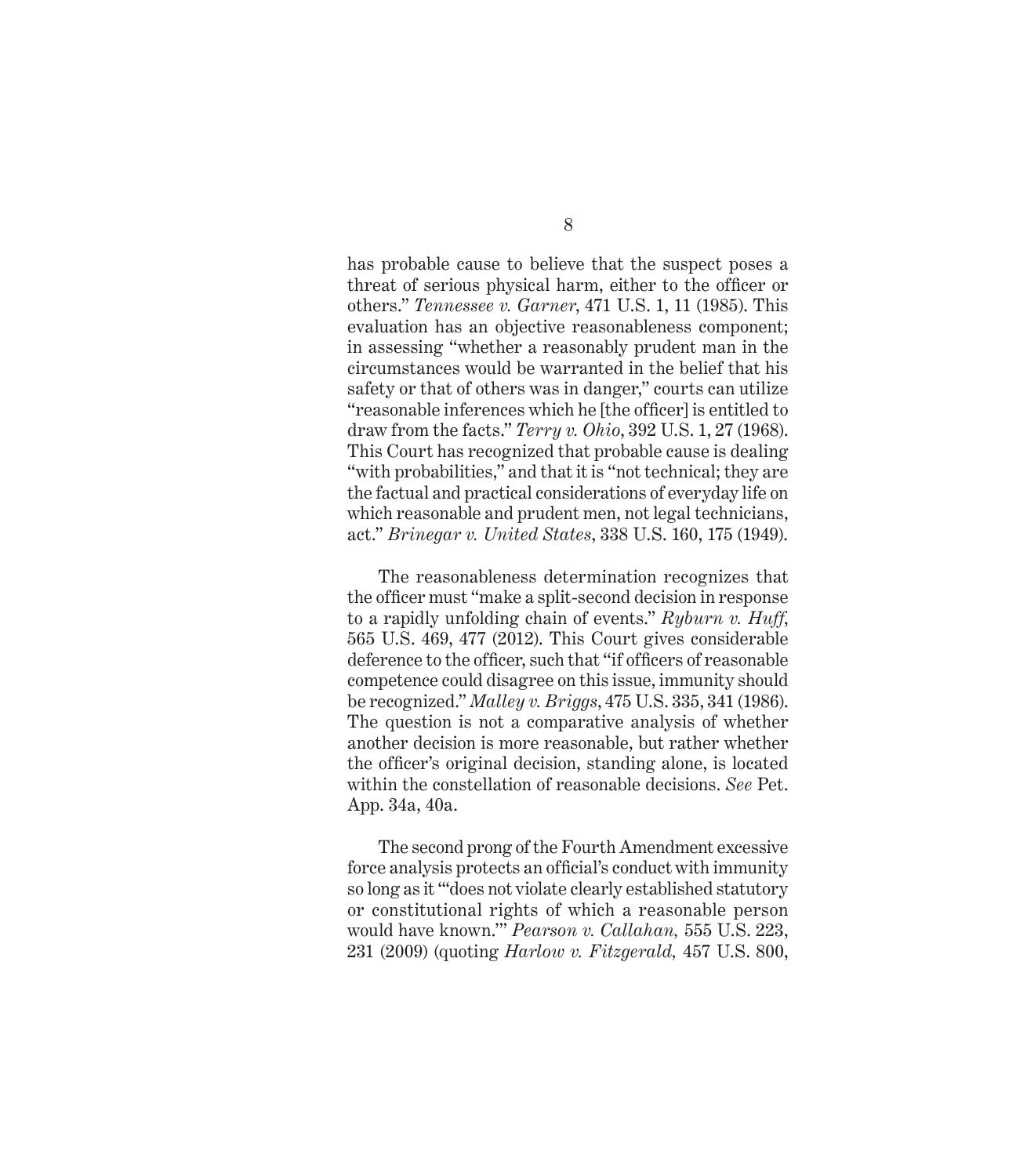818 (1982)). The "existing precedent must have placed the statutory or constitutional question beyond debate" in order for an officer to be denied immunity for actions taken. *Ashcroft v. al–Kidd,* 563 U.S. 731, 741 (2011).

Because the Fifth Circuit majority "ignore[s] the critical criterion for qualified immunity in Fourth Amendment cases: the reasonableness of the officers' reasonable perceptions," this section endeavors to highlight some of the considerations a reasonable officer would have weighed during the three to five second encounter with Cole. Pet. App. 35a. Based on these considerations and surrounding circumstances, a reasonable officer could have concluded that there was threat of serious physical harm to himself or others, and that there was no clearly established law prohibiting the use of deadly force in these circumstances.2

### **A. A Recent Shooting Illustrates that Respondent's Actions Reasonably Indicated that He Posed a Threat of Serious Bodily Injury**

A Volusia County, Florida sheriff's department faced a similar situation to the instant case.3 On April 11, 2019, a suspect and peace officers engaged in a high-speed car chase. The police were able to disable the car, at which point the suspect exited the car, immediately pointed a

<sup>2.</sup> *See* Pet. App. 28a-53a for Judge Jones' dissent regarding the absence of clearly established law.

<sup>3.</sup> *Video captures wild Florida car chase and deadly shootout*, CBS News (April 13, 2019), https://www.cbsnews.com/news/videocaptures-wild-florida-car-chase-and-shootout/; An unedited video of the encounter is available at https://www.youtube.com/watch?v=JqCwv1-RUY.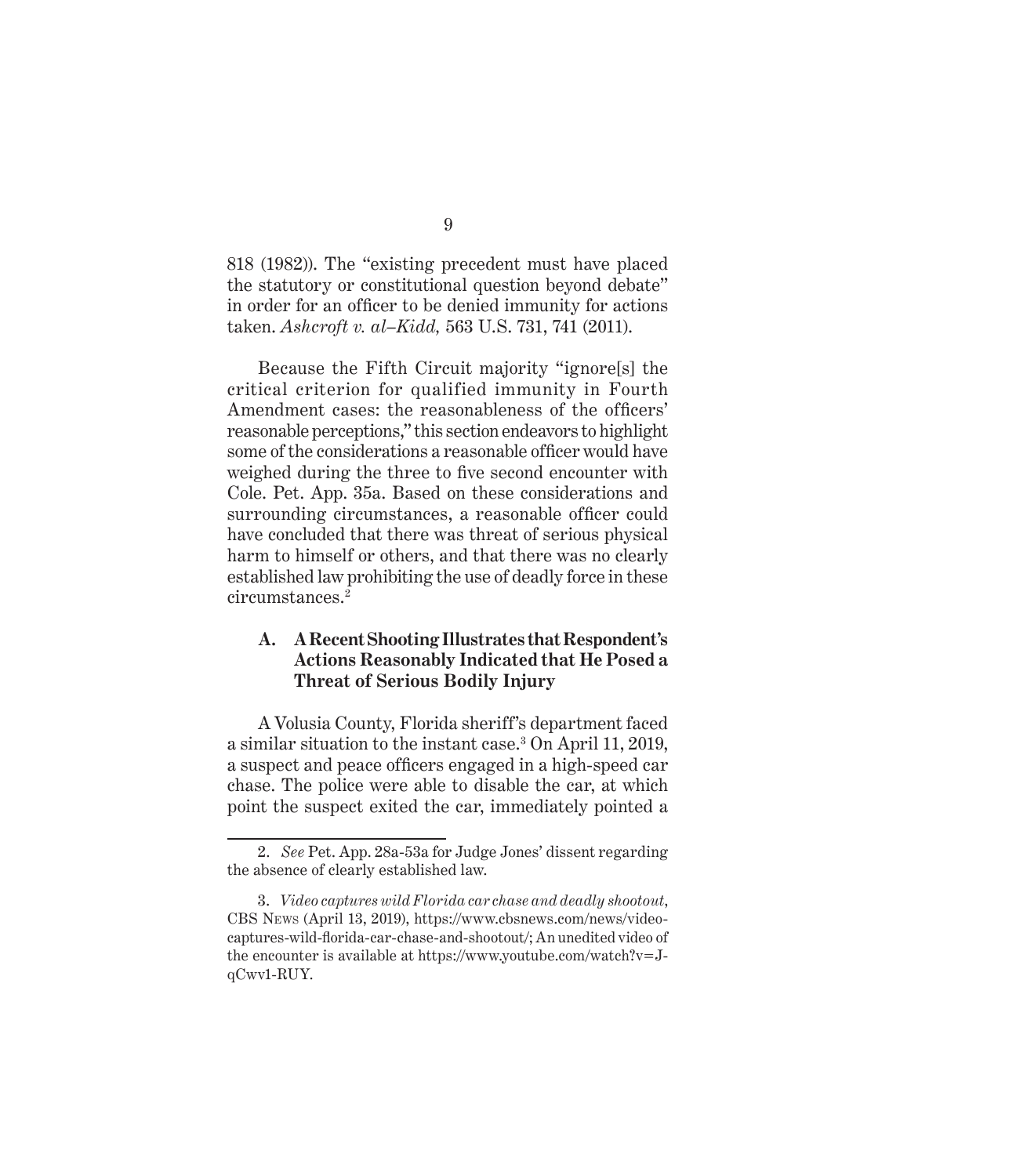gun at his own head, and began running away from the police on foot. The suspect, while running, moved the gun from pointing at his own head, turned, and opened fire on the peace officers. One shot hit a sheriff's deputy. The bullet grazed the top of his head, causing injury.

The Volusia County encounter serves as a real-world example that, in spite of the fact that the gun was not pointed directly at the officer initially, a reasonable officer in the shoes of Petitioners would have perceived a threat of serious bodily injury to himself or others, based on the totality of the circumstances. The Volusia County suspect, pointing the gun to his temple while running, turned and shot at the police—and the suspect was able to accomplish all these actions before the officers were able to react and return fire. This incident is in conflict that with the Fifth Circuit's determination that Respondent posed no threat of serious physical harm to the Petitioners, as it demonstrates that a suspect holding a gun to this head was able to shoot and injure an officer before the officer could return fire.

#### **B. A Reasonable Officer Would Have Likely Identified Cole as a Potential Active Shooter**

Active shooter incidents have been a tragic and frequent event in the recent history of the United States.4 The Federal Bureau of Investigations (FBI) documented 160 active shooter incidents between 2000 and 2013, with an average of sixteen occurring annually from 2006 to

<sup>4.</sup> The FBI defines active shooter as "an individual actively engaged in killing or attempting to kill people in a populated area." Federal Bureau of Investigation, *Active Shooter Study: Quick Reference Guide* (2014), https://www.fbi.gov/file-repository/as-studyquick-reference-guide-updated1.pdf/view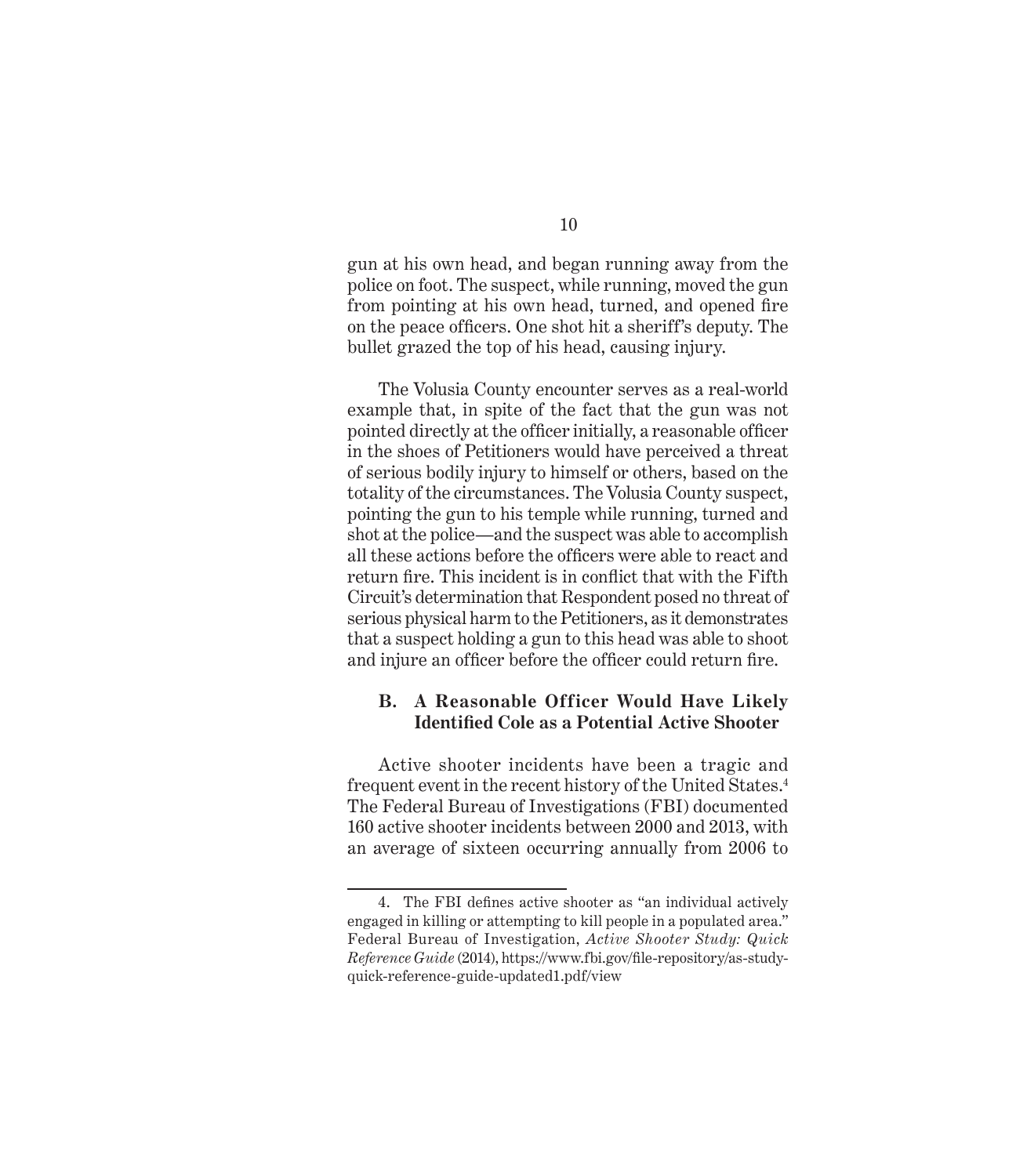2013.5 Of these incidents, twenty-four percent occurred at a school.<sup>6</sup> Eighty-five percent of the school shooters were students themselves.7

Since the tragic 1999 event in Columbine, law enforcement agencies have evolved their policies and training to more effectively respond to the newly emerging profile of active shooters.<sup>8</sup> These active shooter incidents are fundamentally different from most other police encounters, in that active shooters aim to inflict mass casualties as quickly as possible, usually in a matter of minutes.9 As such, police are trained to evaluate active shooters differently than other types of suspects because their motivations are starkly dissimilar to other suspects. One of the concepts stressed during law enforcement training is how to identify an active shooter before the shooter takes action.10 This training also emphasizes the heightened danger inherent in police encounters with an active shooter.<sup>11</sup>

- 5. *Id*.
- 6. *Id*.
- 7. *Id*.

8. Police Executive Research Forum, *The Police Response to Active Shooter Incidents* (March 2014), https://www.policeforum.org/ assets/docs/Critical\_Issues\_Series/the%20police%20response%20 to%20active%20shooter%20incidents%202014.pdf

- 9. *Id*.
- 10. *Id*.
- 11. *Id*.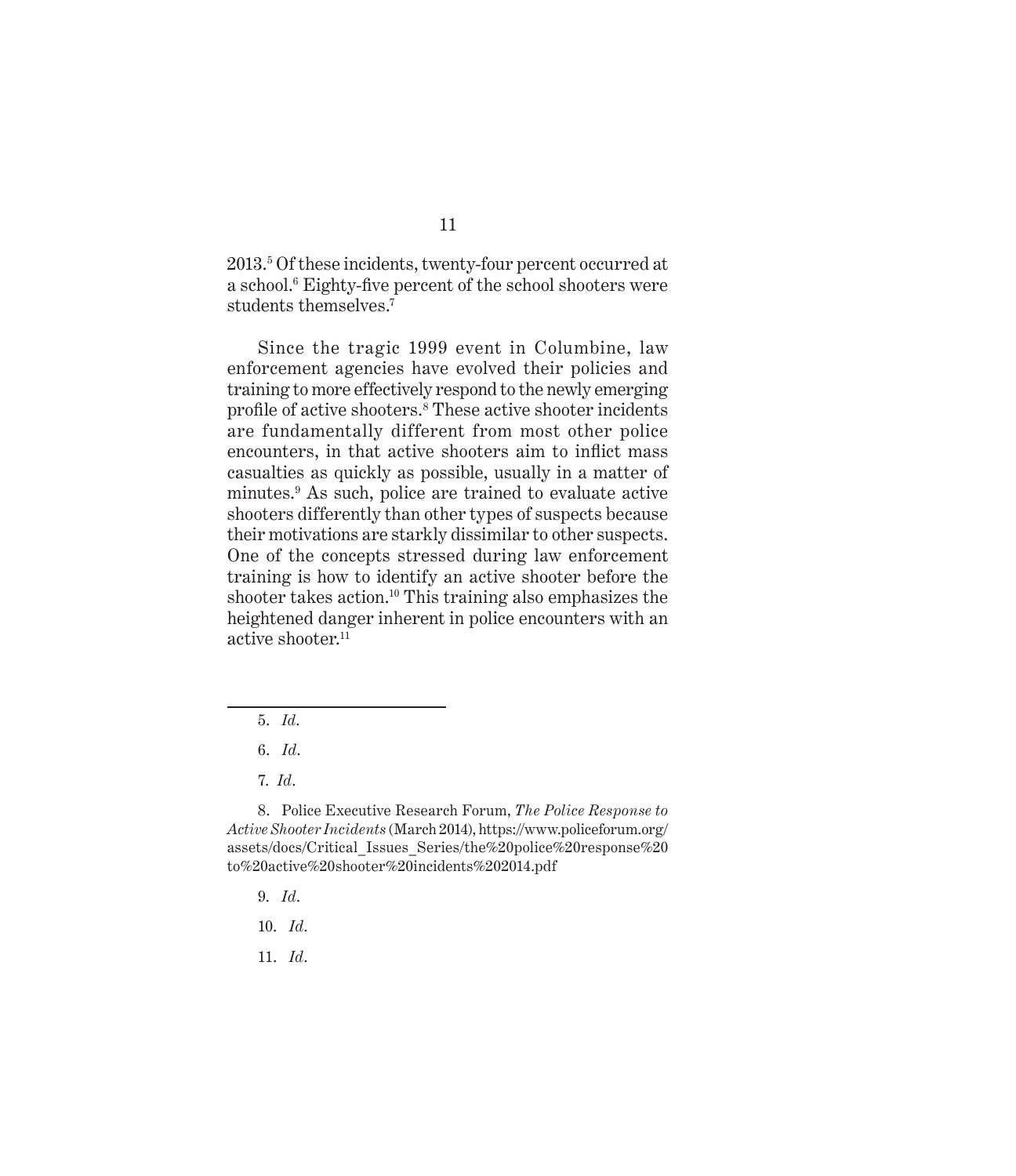The Secret Service did a study on qualities common among school shooters, and Cole possessed six of ten of the key characteristics. Those pertinent here are as follows:<sup>12</sup>

- 1. The most common motive of school shooters was a grievance with classmates (Cole and his girlfriend recently ended their relationship. Pet. App. 55a.);
- 2. Most school shooters used firearms, usually acquired from the home (Cole was armed with at least one gun that was taken from the family gun safe. Pet. App. 122a.);
- 3. Most school shooters had psychological, behavioral, or developmental issues (Cole was suffering from obsessive-compulsive disorder, treated with medications, and was described as having poor judgment and impaired impulse control. Pet. App. 56a.);
- 4. All school shooters experienced social stressors involving their relationships with peers and/or romantic partners (Cole was upset over breaking up with his girlfriend, and was moving toward the school where she was a student. Pet. App. 55a.);
- 5. Many school shooters had prior contact with police (The police visited Cole the night before

<sup>12.</sup> National Threat Assessment Center, *Protecting America's Schools: A U.S. Secret Service Analysis of Targeted School Violence,* U.S. Secret Service, Department of Homeland Security (November 2019), https://www.secretservice.gov/data/protection/ ntac/Protecting\_Americas\_Schools.pdf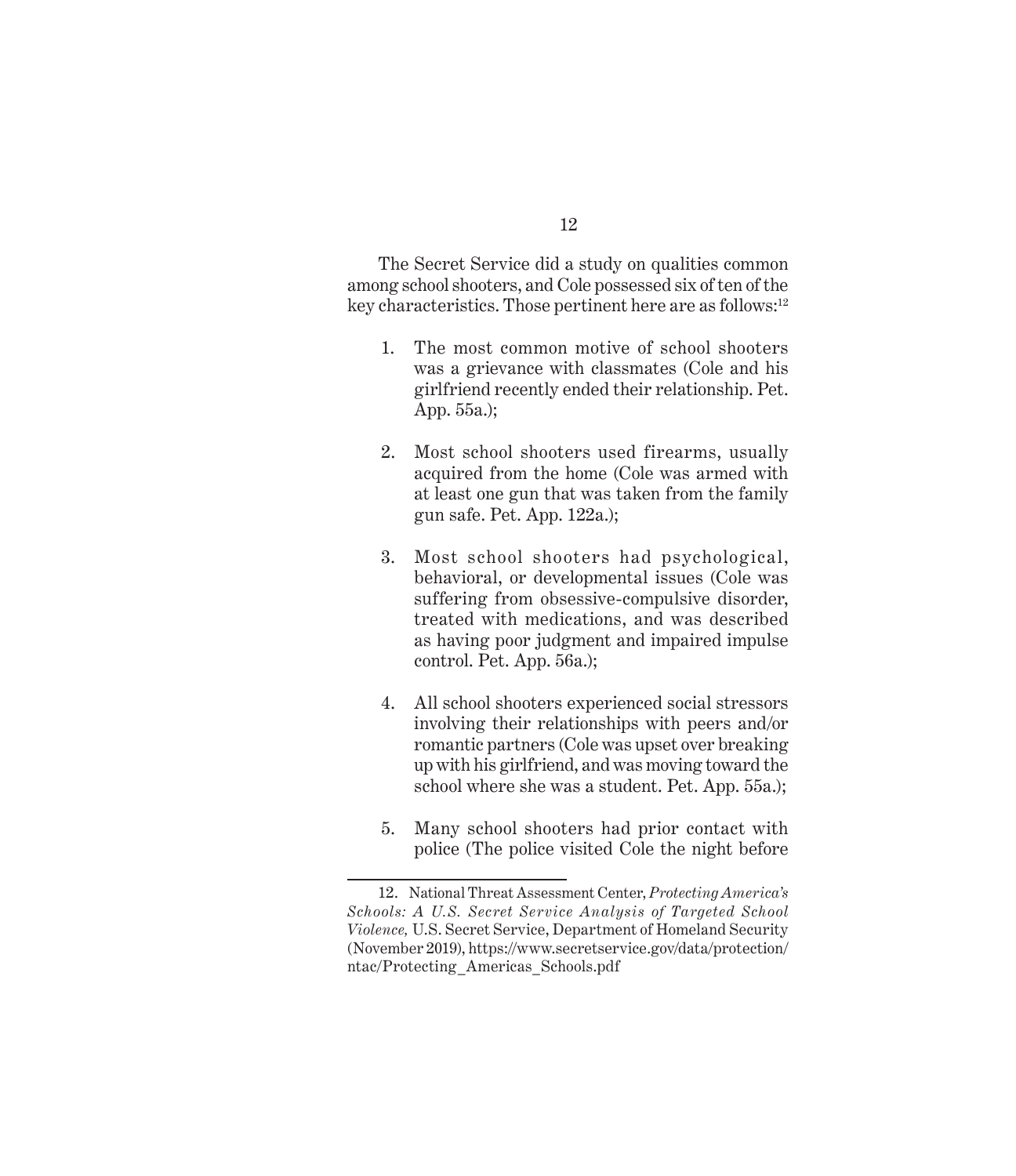the incident because of a disturbance with his parents. Pet. App. 81a.); and

6. All school shooters exhibited concerning behaviors, and also communicated their intent to attack (Cole had threatened to shoot anyone who tried to take his gun, and had threatened to kill his girlfriend and himself. Pet. App. 30a, 56a.).

These identifiers, in combination with the known facts about Cole, could lead a reasonable officer to believe that there was a likelihood that: (1) Cole was intending to take the gun to his girlfriend's school in order to harm her and any others in his path; and (2) Cole will likely resist any police attempts to prevent him from carrying out his plan.13 After all, "it is a matter of common sense that a combination of events each of which is mundane when viewed in isolation may paint an alarming picture." *Ryburn*, 565 U.S. at 476–77. This combination of events could lead a reasonable officer to believe that Cole, at the time of the encounter, was a threat to fire on officers.

A denial of qualified immunity for reasonable actions taken during a possible mass shooter incident could create a deterrence in an officer's willingness to place themselves in harm's way to save lives in those highly deadly encounters. In the Fifth Circuit case *Winzer v. Kaufman County*,

<sup>13.</sup> Judge Jones recounts the following undisputed facts that indicate Cole's repeated resistance to police authority leading up to the encounter: "Officer Cassidy had learned that Cole 'had threatened to shoot anyone who tried to take his gun and had refused an order to drop his weapon.' Cole II, 905 F.3d at 338. Officer Hunter watched Cole walk steadily down the train tracks ignoring other police who were yelling at him to stop and put down his 9 mm semiautomatic pistol." Pet. App. 30a.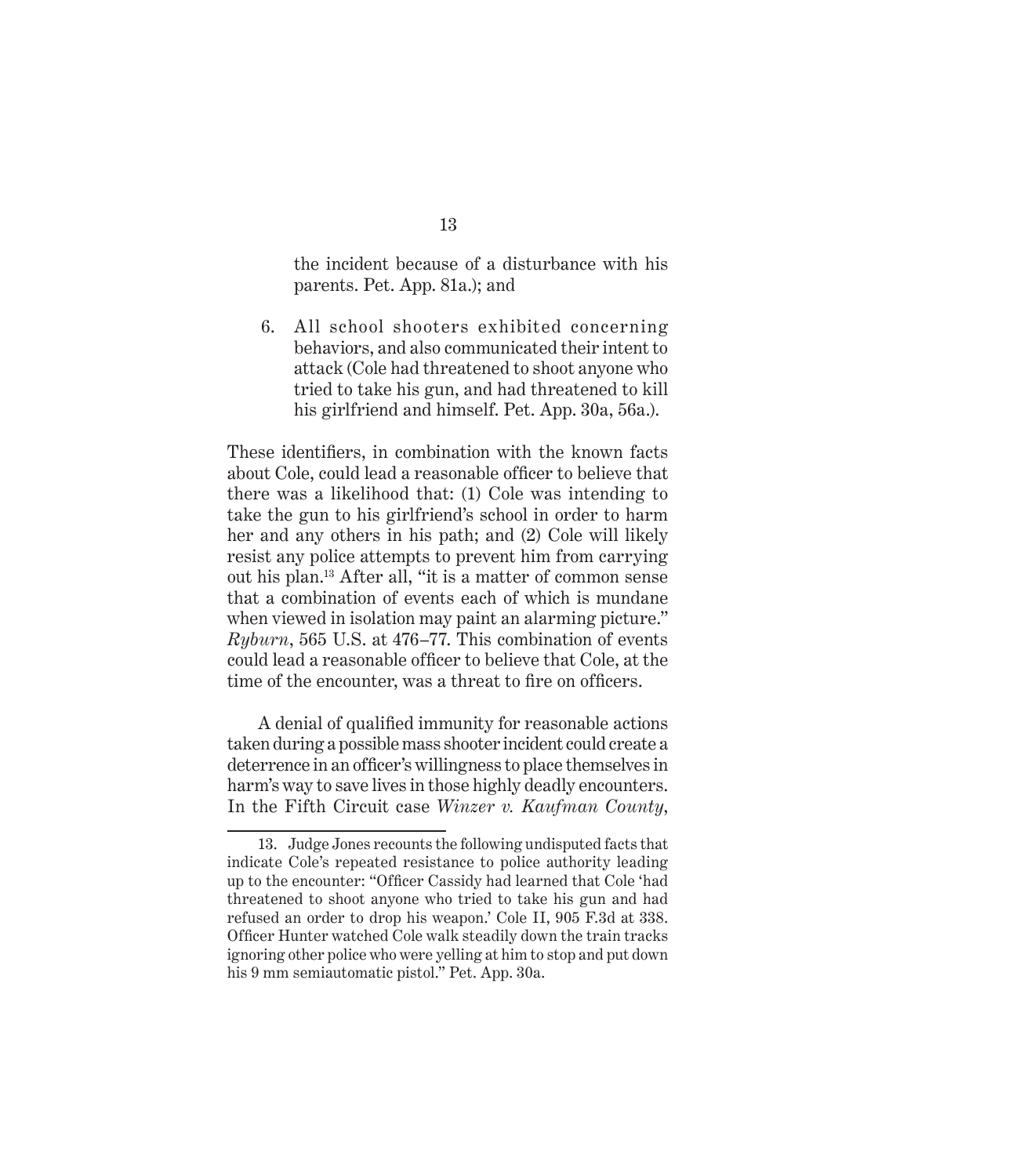Judge Ho wrote about the negative potential impact of finding a Fourth Amendment violation in reference to active or potentially active shooter situations:

If we want to stop mass shootings, we should stop punishing police officers who put their lives on the line to prevent them… It is unknown how many lives were saved by these deputies on April 27, 2013. What is known, however, is that Kaufman County will now stand trial for their potentially life-saving actions—and that its taxpayers, including those who will forever be traumatized by Winzer's acts of terror, will pick up the tab for any judgment. I have deep concerns about the message this decision, and others like it, sends to the men and women who swear an oath to protect our lives and communities. For make no mistake, that message is this: See something, do nothing. 940 F.3d 900, 901-903 (5th Cir. 2019) (Ho, J. dissenting from denial of en banc review)

If this "see something, do nothing" message from the courts infects the entire police workforce, it is easy to see how the ripple effect could have catastrophic consequences. Most directly, a Broward County, Florida active shooter tragedy shows the dire repercussions of an officer's unwillingness to enter the fray.14 In this February 14, 2018

<sup>14.</sup> Mark Berman, *Former Broward sheriff's deputy who did not confront Parkland shooter arrested, charged with neglect*, The Washington Post (June 4 2018), https://www. washingtonpost.com/national/former-broward-sheriffs-deputywho-did-not-confront-parkland-shooter-arrested-charged-withneglect/2019/06/04/3ef5564c-86fd-11e9-98c1-e945ae5db8fb\_story. html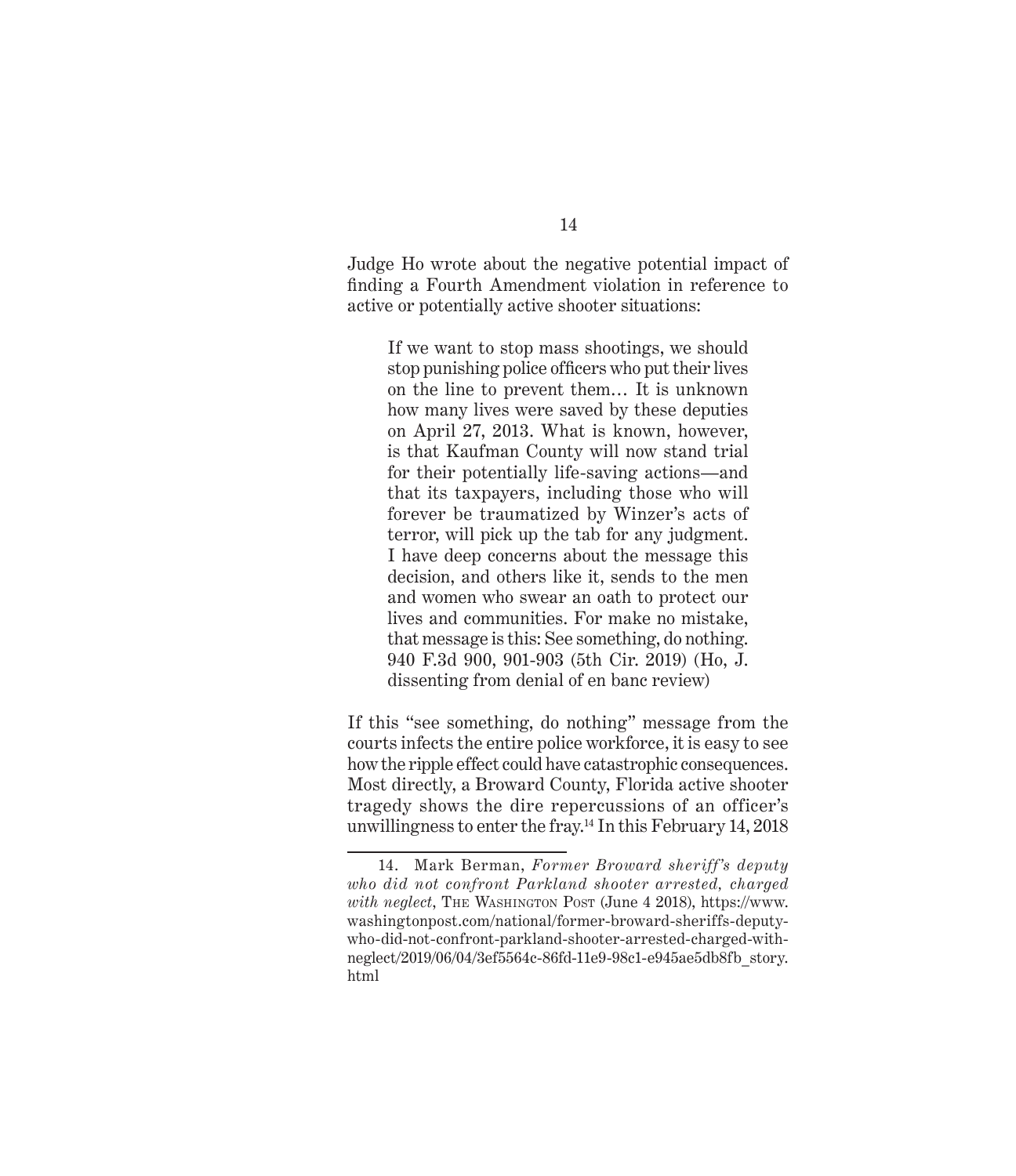school shooting, a Sherriff's deputy was the lone armed officer on campus during the bloodshed, but instead of attempting to stop the shooter, the deputy choose to stand outside the school building where the shooting was taking place.15 This tragedy ended with seventeen students and staffers killed.16 More peace officers may choose to take an overly cautious path that could result in lives lost if the law enforcement community believes that the courts will not guard them from liability for reasonable actions taken to protect the public.

#### **C. A Reasonable Officer Would Be Cognizant of the Unpredictable Danger to Law Enforcement**

The central mission of police work is to protect the public and preserve the peace within the officer's jurisdiction. Tex. Code Crim. Pro. Ann. art. 2.13. This mission is primarily carried out by peace officers proactively protecting their jurisdictions from individuals who choose to commit acts of violence against others. As such, policing is inherently dangerous.

The FBI reports that 510 American peace officers were "feloniously killed" in the line of duty from 2009 to 2018.17 Of these 510 officers, 471 officers were killed with a firearm, 368 were wearing body armor, 343 were assigned to vehicle patrol at the time of their death, and 175 were killed with firearms

<sup>15.</sup> *Id*.

<sup>16.</sup> *Id*.

<sup>17.</sup> Federal Bureau of Investigation, *Law Enforcement Officers Killed and Assaulted, 2009-2018,* U.S. Department of Justice, https:// ucr.fbi.gov/leoka/2018/tables/table-1.xls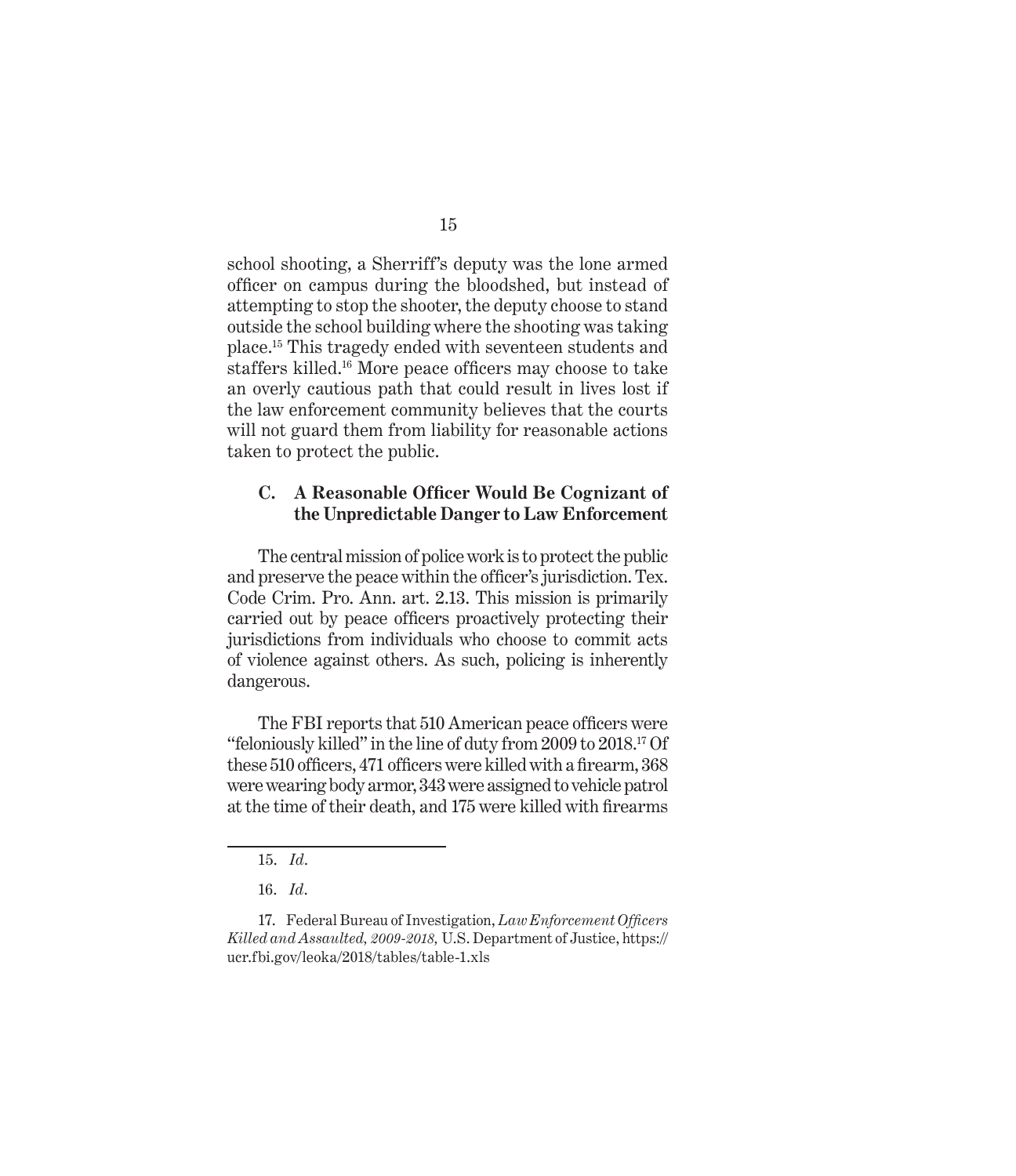when the officer was less than five feet from the offender.<sup>18</sup> These statistics illustrate the unforeseen and unpredictable nature of deadly action taken against police. Many of these incidents began as seemingly routine police matters, but quickly devolved into dangerous encounters. <sup>19</sup>

Because "use of force" training and policy is crafted to specifically comply with clearly established law, the Fifth Circuit ruling in this case suggests a new policy standard that an officer "may not use deadly force—without prior warning—against an armed, distraught suspect who, with finger in the pistol's trigger, posed 'no threat' while turning toward an officer ten to twenty feet away." Pet. App. 41a. This diminution of qualified immunity would limit officers' ability to reasonably defend themselves and others in an already dangerous line of work, and discourage individuals from entering the police service.

"In the wide gap between acceptable and excessive uses of force, however, immunity serves its important purpose of encouraging officers to enforce the law, in 'tense, uncertain and rapidly evolving' split second situations, rather than stand down and jeopardize community safety." Pet. App. 44a. Police officers risk their lives to protect society, and they do

<sup>18.</sup> Federal Bureau of Investigation, *Law Enforcement Officers Killed and Assaulted,* U.S. Department of Justice, https:// www.fbi.gov/services/cjis/ucr/publications

<sup>19.</sup> *See also Plumhoff v. Rickard*, 572 U.S. 765 (2014) (traffic stop for missing headlight); *City of Los Angeles v. Heller*, 475 U.S. 796 (1986) (traffic stop for suspected DWI); *Scott v. Harris*, 550 U.S. 372 (2007) (traffic stop for speeding); *Salazar-Limon v. City of Houston*, 826 F.3d 272 (5th Cir. 2016) (traffic stop for speeding and suspected DWI), *Terry v. Ohio*, 392 U.S. 1 (1968) (Investigatory stop of suspicious circumstances)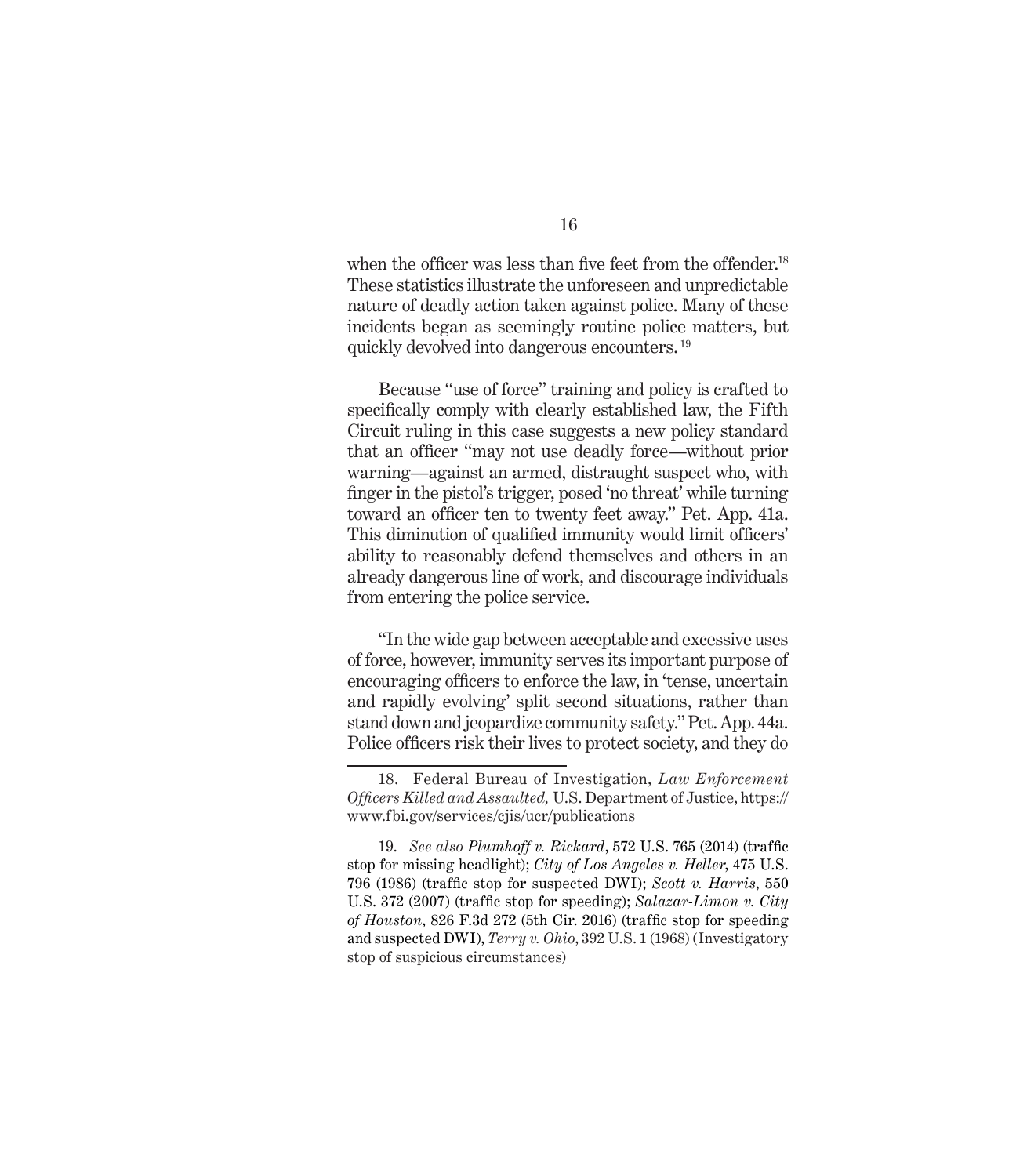so despite an awareness of the unpredictable dangers that may arise.

#### **II. An Erosion of Qualified Immunity Has Societal Consequences**

Qualified immunity has been a frequent legal issue before this Court. Fifteen times in eight years, this Court has reversed qualified immunity denials.<sup>20</sup> The doctrine of qualified immunity has been attacked by critics as providing too much protection to reckless officers and as having no footing in text or history.<sup>21</sup> Yet, even ardent opponents against qualified immunity recognize that

<sup>20.</sup> *See City of Escondido v. Emmons*, 139 S. Ct. 500 (2019) (summary reversal); *Kisela v. Hughes*, 138 S. Ct. 1148 (2018) (summary reversal); *District of Columbia v. Wesby*, 138 S. Ct. 2561 (2018); *White v. Pauly,* 137 S. Ct. 548 (2017) (summary reversal); *Mullenix v. Luna*, 136 S. Ct. 305 (2015) (summary reversal); *Taylor v. Barkes*, 575 U.S. 822 (2015) (summary reversal); *City & County of San Francisco v. Sheehan*, 575 U.S. 600 (2015); *Carroll v. Carman*, 574 U.S. 13 (2014) (summary reversal); *Plumhoff v. Rickard*, 572 U.S. 765 (2014); *Wood v. Moss*, 572 U.S. 744 (2014); *Stanton v. Sims*, 571 U.S. 3 (2013) (summary reversal); *Reichle v. Howards*, 566 U.S. 658 (2012); *Ryburn v. Huff*, 565 U.S. 469 (2012) (summary reversal); *Messerschmidt v. Millender*, 565 U.S. 535 (2012); *Ashcroft v. al–Kidd*, 563 U.S. 731 (2011).

<sup>21.</sup> *E.g.,* Erwin Chemerinsky, *How the Supreme Court Protects Bad Cops*, N.Y. Times (Aug. 27, 2014), http://nyti.ms/1ASeUKc (arguing that the Supreme Court's qualified immunity decisions "mean that the officer who shot Michael Brown and the City of Ferguson will most likely never be held accountable in court"); William Baude, *Is Qualified Immunity Unlawful?*, 106 Calif. L. Rev. 45, 46 (2018) (arguing that the Supreme Court's qualified immunity decisions are "far removed from ordinary principles of legal interpretation").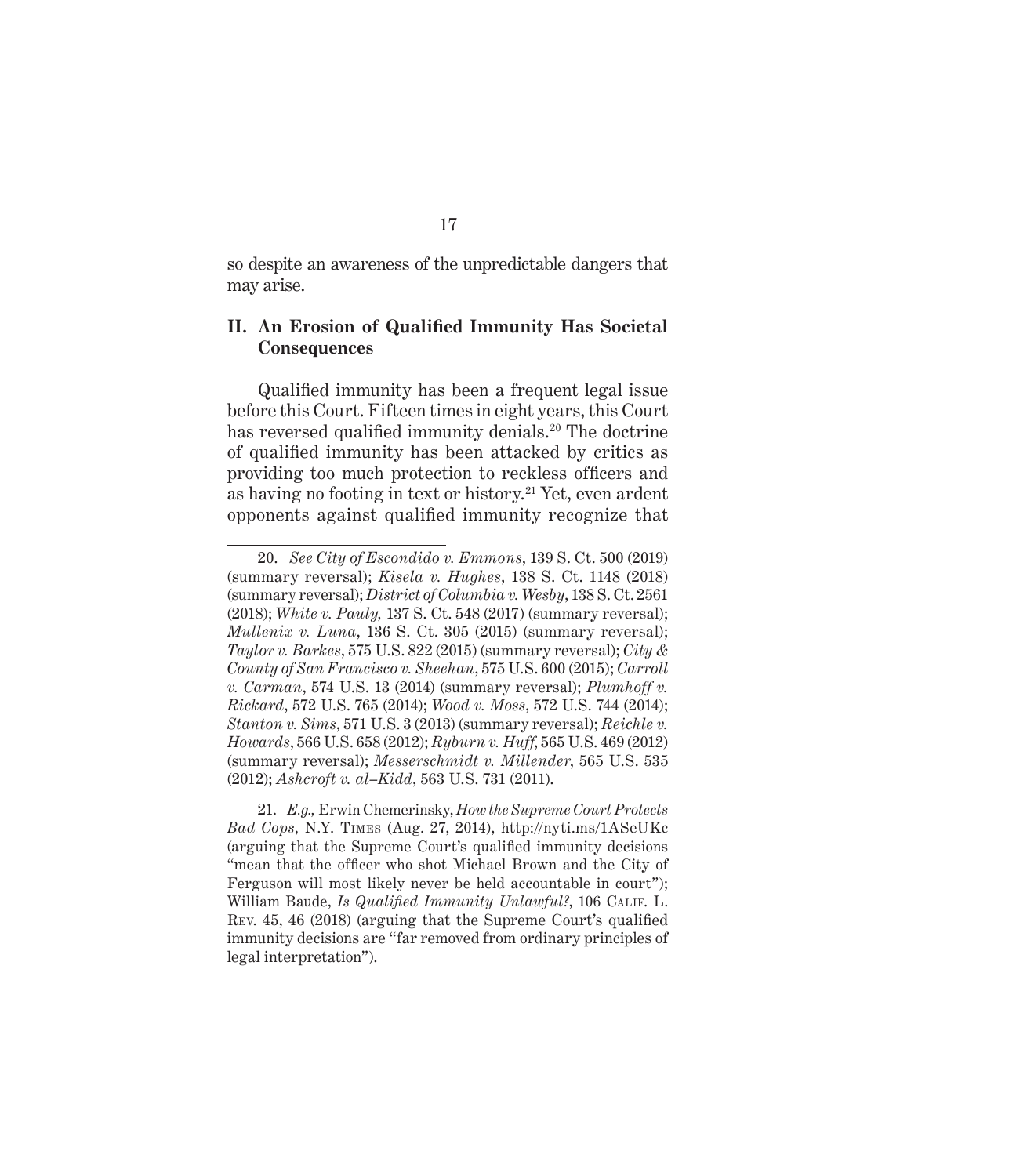qualified immunity is an important public policy, worthy of close and careful attention, and that is particularly so when, like here, exigent circumstances were present. Pet. App. 63a. This is true because "[p]olicemen on the beat are exposed, in the service of society, to all the risks which the constant effort to prevent crime and apprehend criminals entails. Because these people are literally the foot soldiers of society's defense of ordered liberty, the State has an especial interest in their protection." *Roberts v. Louisiana*, 431 U.S. 633, 646–47 (1977) (Blackmun, J. dissenting). If the critics of qualified immunity are dissatisfied, they may go to Congress for relief. *Kimble v. Marvel Entertainment*, LLC, 135 S. Ct. 2401 (2015). In 1996, Congress amended Section 1983 and took no action to address, reform, or eliminate the defense of qualified immunity. *See* Federal Courts Improvement Act, 110 Stat. 3847, 3853. Dissidents against qualified immunity should make arguments for change with Congress, not this Court.

As aptly observed in Judge Wilkinson's dissent to a denial of a Fourth Circuit En Banc rehearing on a qualified immunity dispute in *Harris v. Pittman*:

At some point a pattern of Court decisions becomes a drumbeat, leaving one to wonder how long it will take for the Court's message to break through…The majority has used the summary judgment standard once more to eviscerate qualified immunity protections. In the majority's hands, every dispute becomes genuine and every fact becomes material. Qualified immunity fades to the end of every discussion, its values reserved for lip service until little enough is left. 927 F.3d 266, 283 (4th Cir. 2019) (Wilkinson, J. dissenting).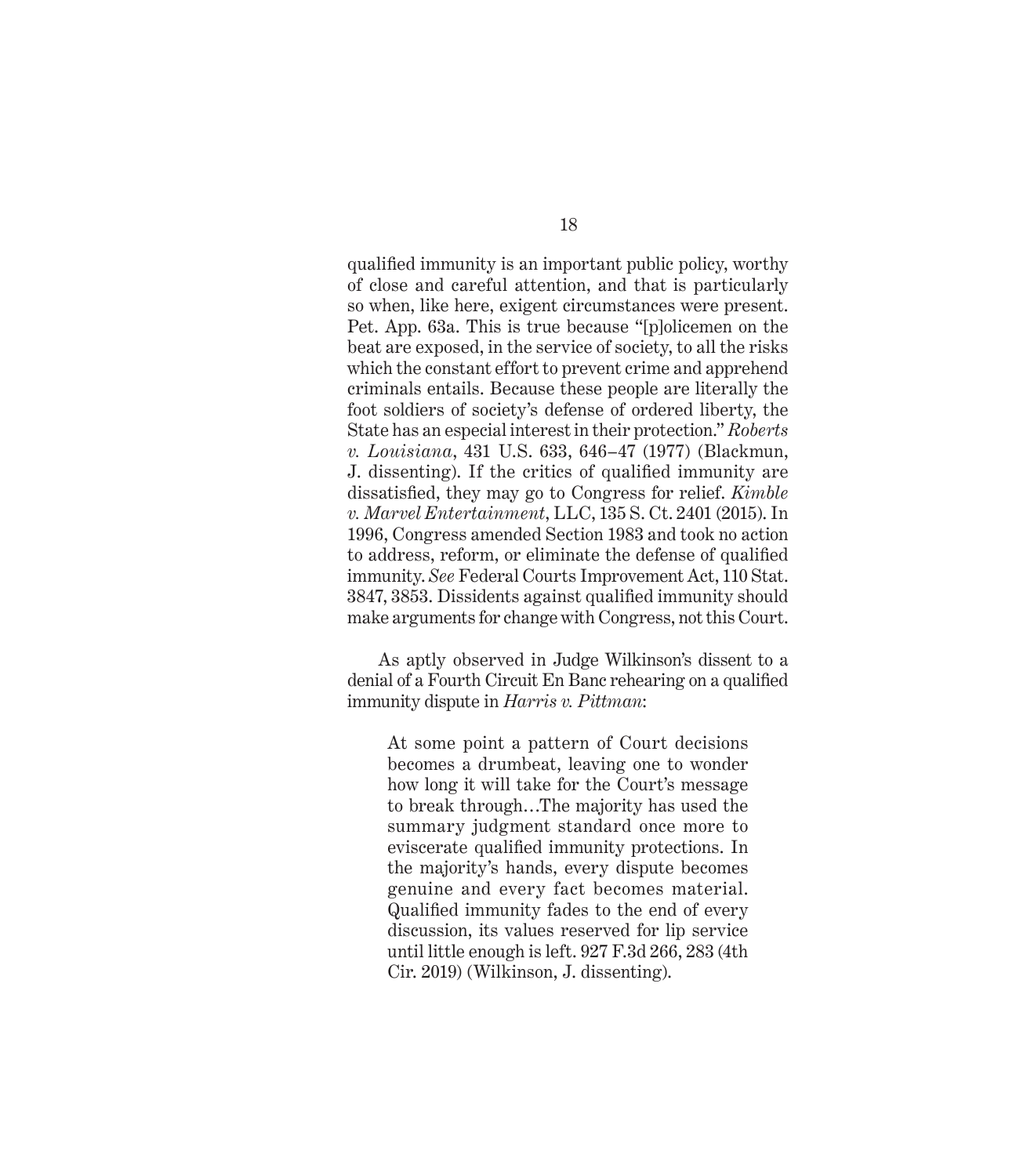This Court's drumbeat has become "increasingly unsubtle": qualified immunity must be preserved for the good of society. Pet. App. 59a. There could be high potential societal costs created by the lower courts' misapplications of the qualified immunity standard.

#### **A. An Erosion of Immunity Could Cause a Chilling Effect on the Law Enforcement Workforce**

Throughout the creation and evolution of this immunity standard, this Court has frequently recognized the ramifications to local law enforcement that would result from an erosion of qualified immunity. A review of the financial considerations when hiring and retaining quality police officers highlights the delicate struggle currently faced by local governments even with immunity intact. These taxpayer costs would undoubtedly grow with a weakened immunity protection for police.

As numerous reports and legal authorities have noted, the law enforcement industry is in the midst of a hiring crisis. There is a nationwide discussion among industry leaders on how to combat this problem. Approximately sixty-three percent of law enforcement respondents to a 2019 survey said that the number of applicants applying for full-time officer positions has either "decreased significantly" or "decreased slightly" compared to five years ago. 22 In fact, many departments have chosen to expand their minimum standards in education, fitness, and past drug use in order to enlarge the candidate pool.<sup>23</sup>

<sup>22.</sup> Police Executive Research Forum, *The Workforce Crisis, and What Police Agencies Are Doing About It* (September 2019), https://www.policeforum.org/assets/WorkforceCrisis.pdf

<sup>23.</sup> *Id*.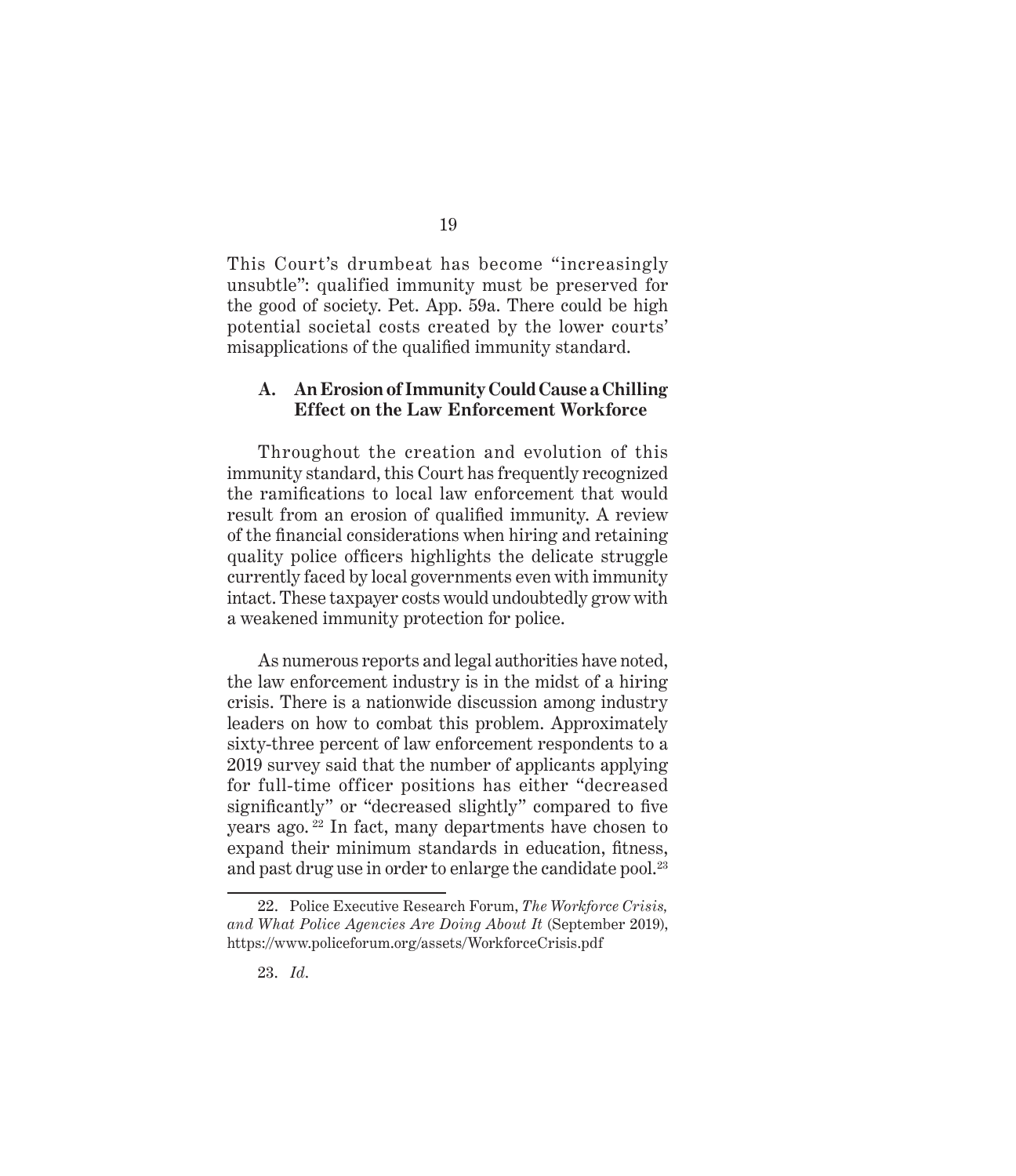Nationally, the number of law enforcement employees is declining. Between 2013 and 2016, the number of fulltime peace officers decreased from approximately 725,000 officers to 701,000. 24 This picture is incomplete, however, until increases in the country's population are factored into the analysis. The number of full-time sworn officers per 1,000 U.S. residents has been declining over two decades, from 2.42 officers per 1,000 residents in 1997 to 2.17 officers per  $1,000$  in  $2016.^{25}$  This is an eleven percent reduction in peace officer staffing.<sup>26</sup>

Unfortunately, the problems with officer retention begin almost immediately upon the hiring of new officers. A study of 446 recruits entering Arizona police academies found that thirteen percent dropped out before completing the academy and an additional twenty-two percent dropped out during field training or before completing their first year on a force, making a combined thirty-five percent dropout rate. 27 Put differently, if there are ten officers in one recruit class, nine will make it through the training academy and six will still be a police officer in the second year.

<sup>24.</sup> Shelley Hyland, *Full-Time Employees in Law Enforcement Agencies, 1997-2016*, U.S. Department of Justice, Office of Justice Programs, Bureau of Justice Statistics (2018), https://www.bjs.gov/ content/pub/pdf/ftelea9716.pdf

<sup>25.</sup> *Id*.

<sup>26.</sup> *Id*.

<sup>27.</sup> Jeremy M. Wilson, *Police Recruitment and Retention for the New Millennium: the State of Knowledge*, RAND Center on Quality Policing (2010), https://www.rand.org/content/dam/rand/ pubs/monographs/2010/RAND\_MG959.pdf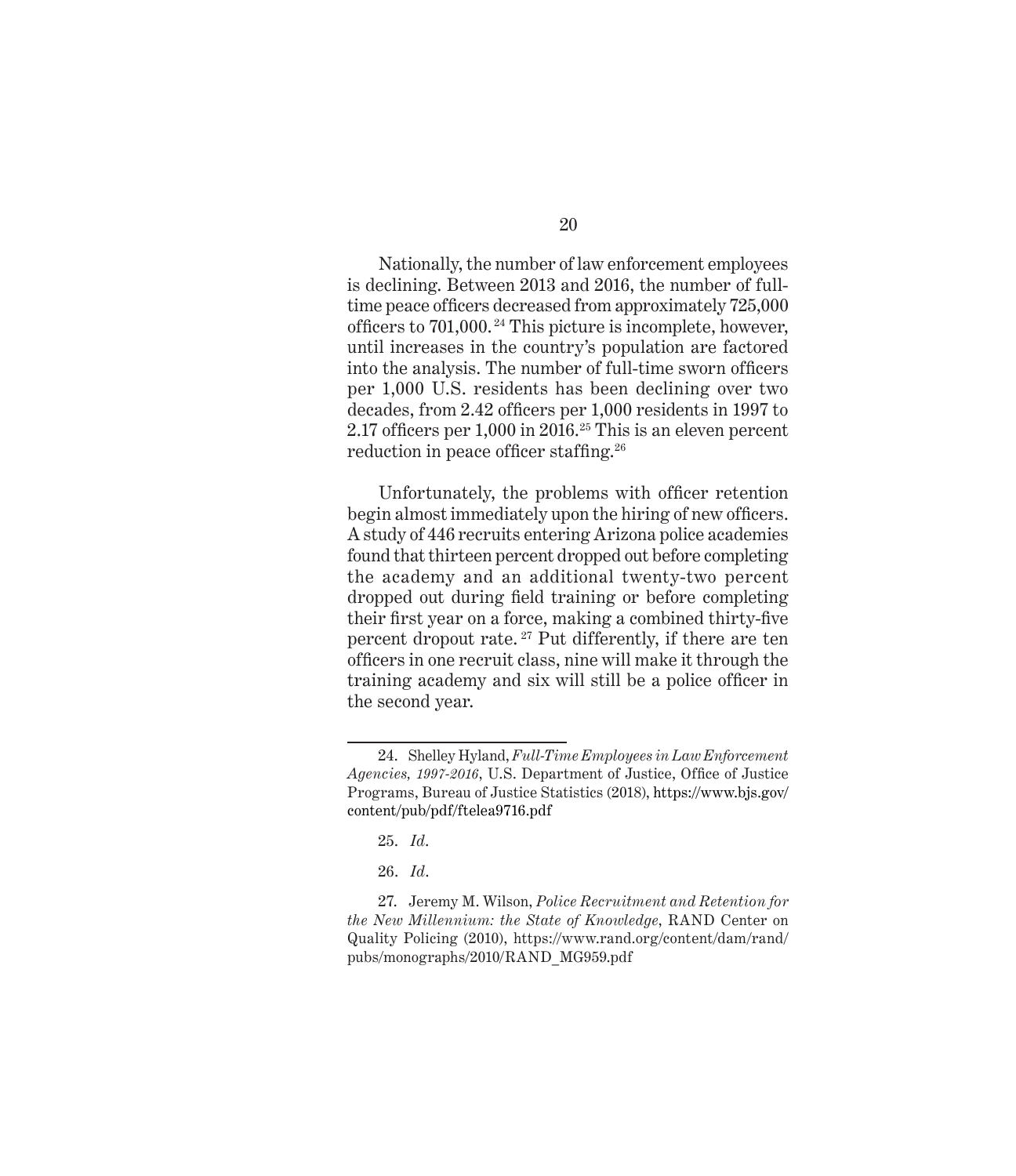When a law enforcement department is unable to retain its officers' long term, the costly and time intensive training requirements have fiscal impacts. An average police academy lasts twenty-one weeks.28 There is usually another thirteen weeks of on-the-job training with a specially trained "field training officer" who is continually supervising the new officer while the new officer makes citizen contacts.29 On average, it takes nine months before this new officer is ready to act unsupervised in the field. Police departments invest a significant amount of time and money to train each officer, which is unlike many other professions that require a certain level of education and/or training at the applicant's expense prior to employment.

A quality candidate may be even less likely to apply for a career in law enforcement if that person knows that reasonable actions taken may not be given immunity protection. The *Harris v. Pittman* dissent discusses this conundrum:

Police work, like the calling of many a skilled tradesman, has often been handed down through the generations in America, but self respect depends in part upon societal respect, and that for officers is sadly ebbing. Court decisions that devalue not only police work but the very safety of officers themselves risk severing those bonds of generational transmission that have so

<sup>28.</sup> Brian Reaves, *State and Local Law Enforcement Training Academies, 2013*, U.S. Department of Justice, The Bureau of Justice Statistics (July 2016), https://www.bjs.gov/content/pub/pdf/slleta13. pdf

<sup>29.</sup> *Id*.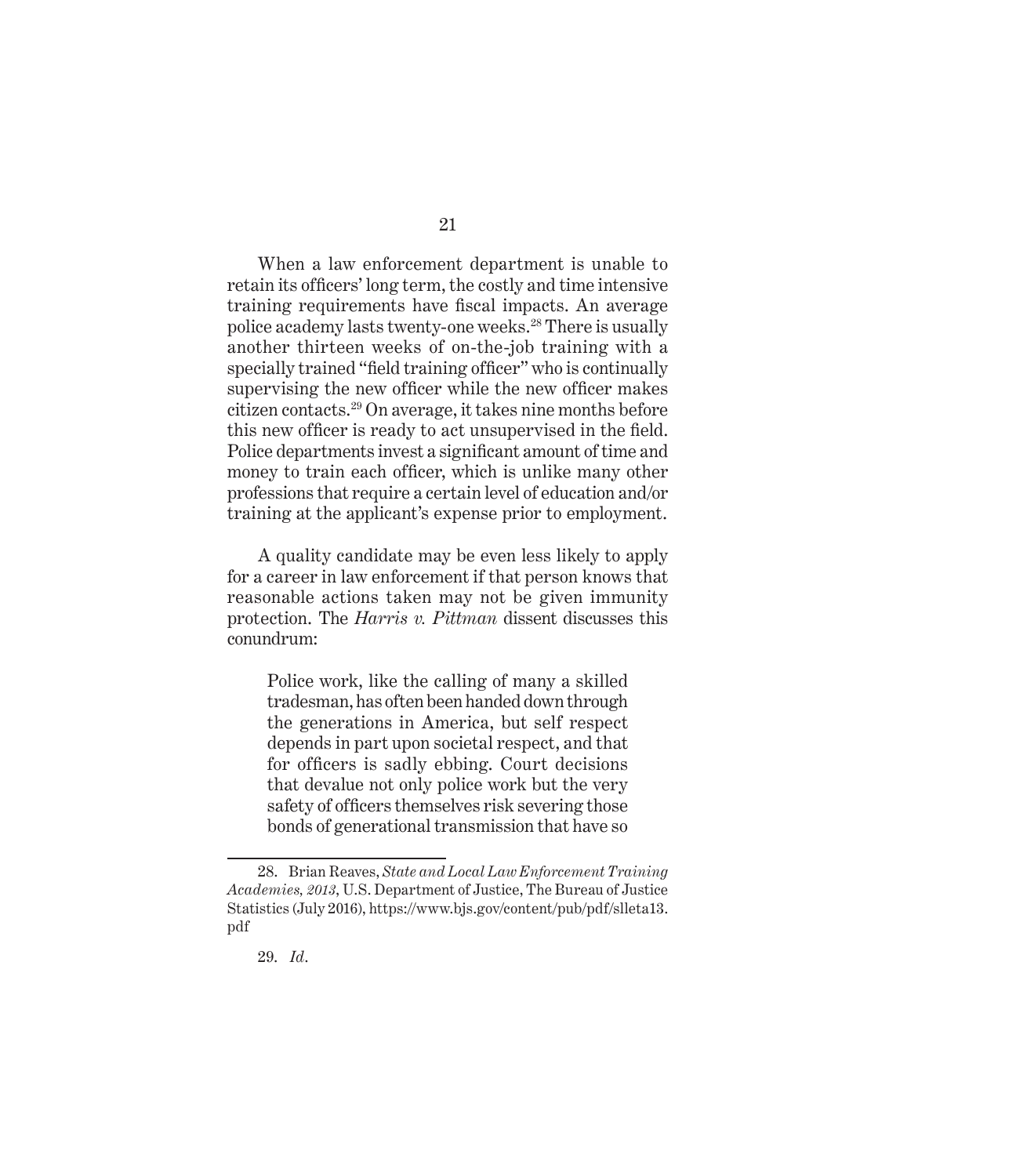sustained the working classes of our country. It is a shame, because professional police work helps to bridge the gulf between the haves and have nots in a community and protects our most vulnerable and dispossessed populations. Law must sanction officers who would abuse their power or disregard controlling law; it should not scare off those who worry that no matter what they do or whom they protect, they cannot avoid suits for money damages. 927 F.3d 266, 286–87 (4th Cir. 2019) (Wilkinson, J. dissenting)

Lawsuits deter "able citizens from acceptance of public office," and imposes enormous burdens and stress on officers. *Harlow*, 457 U.S. at 814. Even if the employing agency indemnifies the officer, the officer must live with the stress and uncertainty of litigation until the allegations are dismissed. A lawsuit is, after all, a public outcry alleging that this officer acted improperly, and this is a heavy professional burden to bear.<sup>30</sup> Without qualified immunity, many smart, talented people will avoid entering law enforcement, and the police workforce would be left with only the "most resolute or the most irresponsible." *Crawford-El v. Britton*, 523 U.S. 574, 590 n.12 (1998). It is in the public's interest to maintain these immunity protections to prevent this outcome.

In order to train recruits in a manner consistent with the Fifth Circuit's majority opinion, a police academy would now have to train the recruits that an officer "confronting armed, mentally disturbed suspects in close

<sup>30.</sup> *See* Kevin Gilmartin, *Emotional Survival for Law Enforcement* (2002).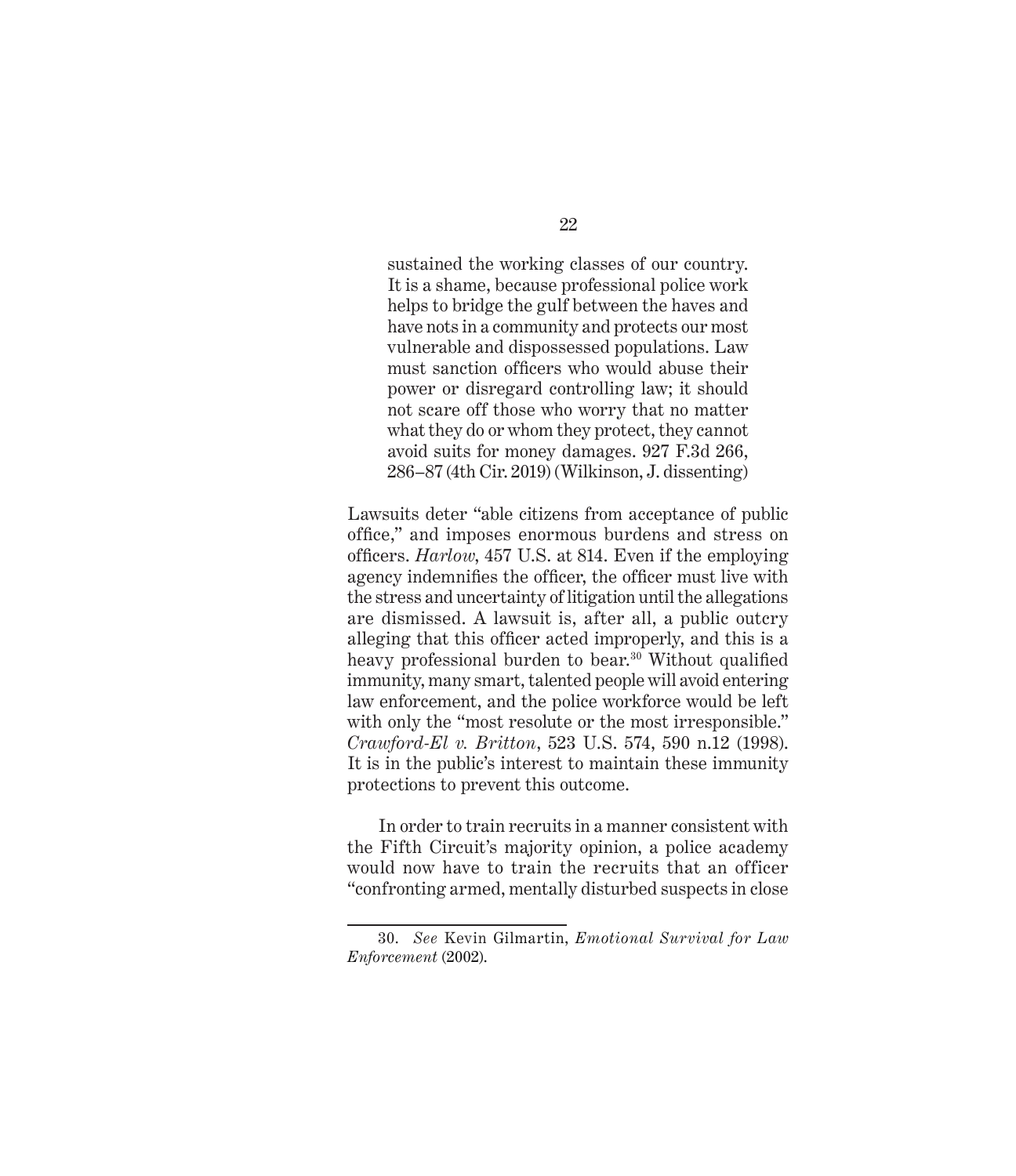quarters must invariably stand down until they have issued a warning and awaited the suspects' reaction or are facing the barrel of a gun." Pet. App. 52a. It is not difficult to discern the negative effects of such a standard on the hiring and retention of police officers, and the consequent negative societal effects. Many recruits will rethink their career path when they appreciate the danger inherent with this new standard.

It takes \$58,000, as a 2008 national average, to train one peace officer. 31 Combining that fact with the 701,000 officers nationally, even a 1% increase in police turnover resulting from a decrease in officer immunity protections would result in a national loss of \$406,580,000 of taxpayer dollars invested into peace officer training.

Without question, if police officers abuse their position of power in society, the law should hold them accountable for those overreaching actions. An aggrieved individual should be able to bring a lawsuit against an officer that is "plainly incompetent" or "knowingly violate[s] the law." *Malley*, 475 U.S. at 341. On the other hand, this Court has recognized that an officer should have summary judgment protection for acting reasonably, as there are high societal costs of subjecting an official to a burdensome and stressful trial proceeding. Qualified immunity is the "best attainable accommodation of competing values." *Harlow*, 457 U.S. at 814. Judge Jones' Fifth Circuit dissent describes the public policy reasons behind this immunity standard:

<sup>31.</sup> Jeremy M. Wilson, *Police Recruitment and Retention for the New Millennium: the State of Knowledge*, RAND Center on Quality Policing (2010), https://www.rand.org/content/dam/ rand/pubs/monographs/2010/RAND\_MG959.pdf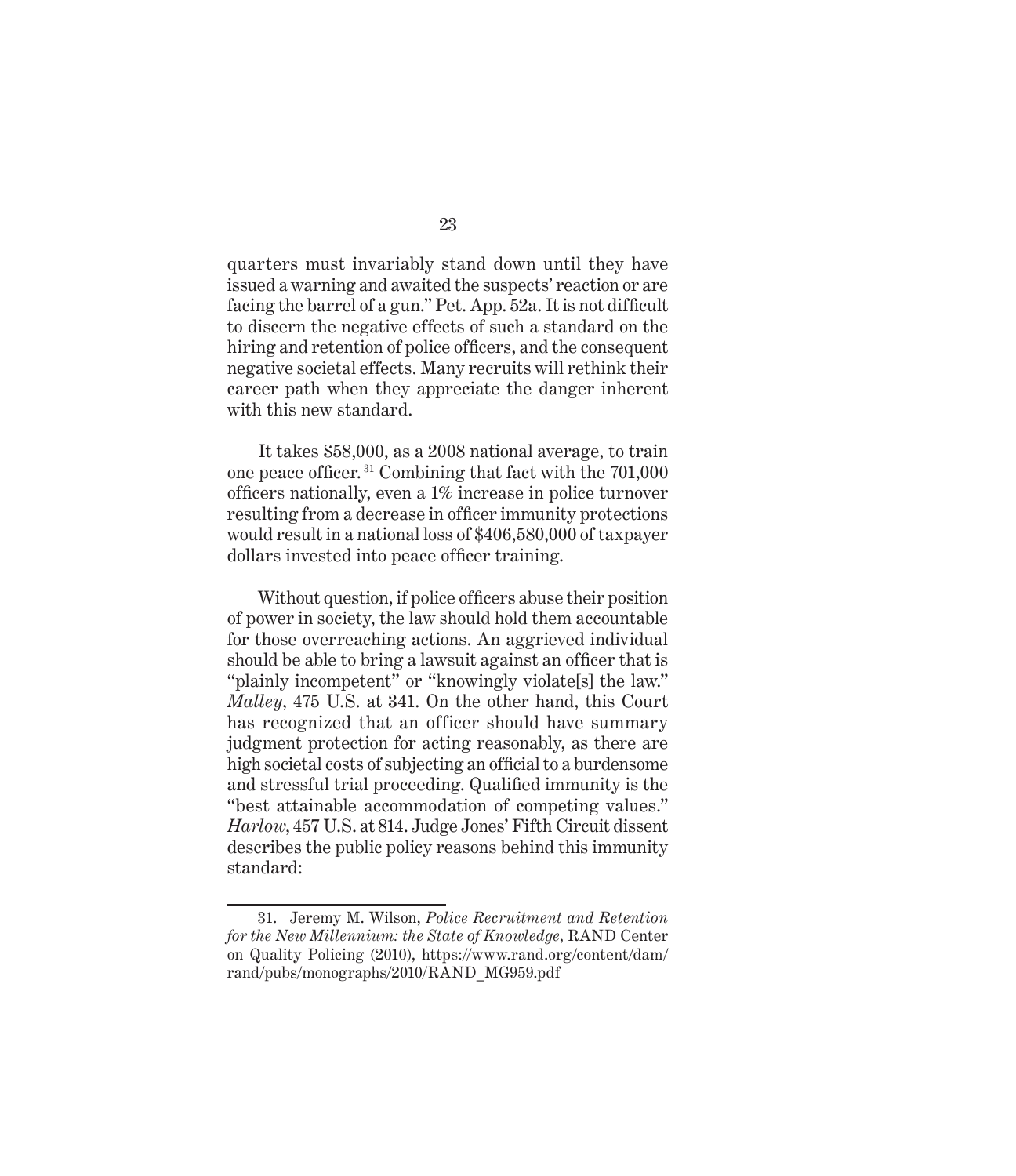The breadth of this shield represents a deliberate balance between affording a damages remedy for constitutional abuses and the social and personal costs inflicted by meritless claims. *Anderson v. Creighton*, 483 U.S. 635, 638, 107 S. Ct. 3034, 3038 (1987). The costs to society include the costs of litigation, the diversion of limited public resources, the deterrence of able people from going into public service, and the danger that fear of being sued will discourage officials from vigorously performing their jobs. *Id*.; *Harlow v. Fitzgerald*, 457 U.S. 800, 814, 102 S. Ct. 2727, 2736 (1982). The devastating costs imposed by unfounded lawsuits on officers otherwise entitled to immunity are reputational, potentially employment-related, financial and emotional. Pet. App. 36a.

The current workforce crisis facing the law enforcement industry makes it essential to preserve existing police resources and to avoid the loss of financial investment attendant to additional officers leaving police service. Any erosion in qualified immunity affects these interests and would certainly come at a taxpayer cost. This Court must continue to support law enforcement by allowing them the "breathing room to make reasonable but mistaken judgments about open legal questions." *Ashcroft,* 563 U.S. at 743. "And absent plain incompetence or intentional violations, qualified immunity must attach, because the "social costs" of any other rule are too high." Pet. App. 75a.